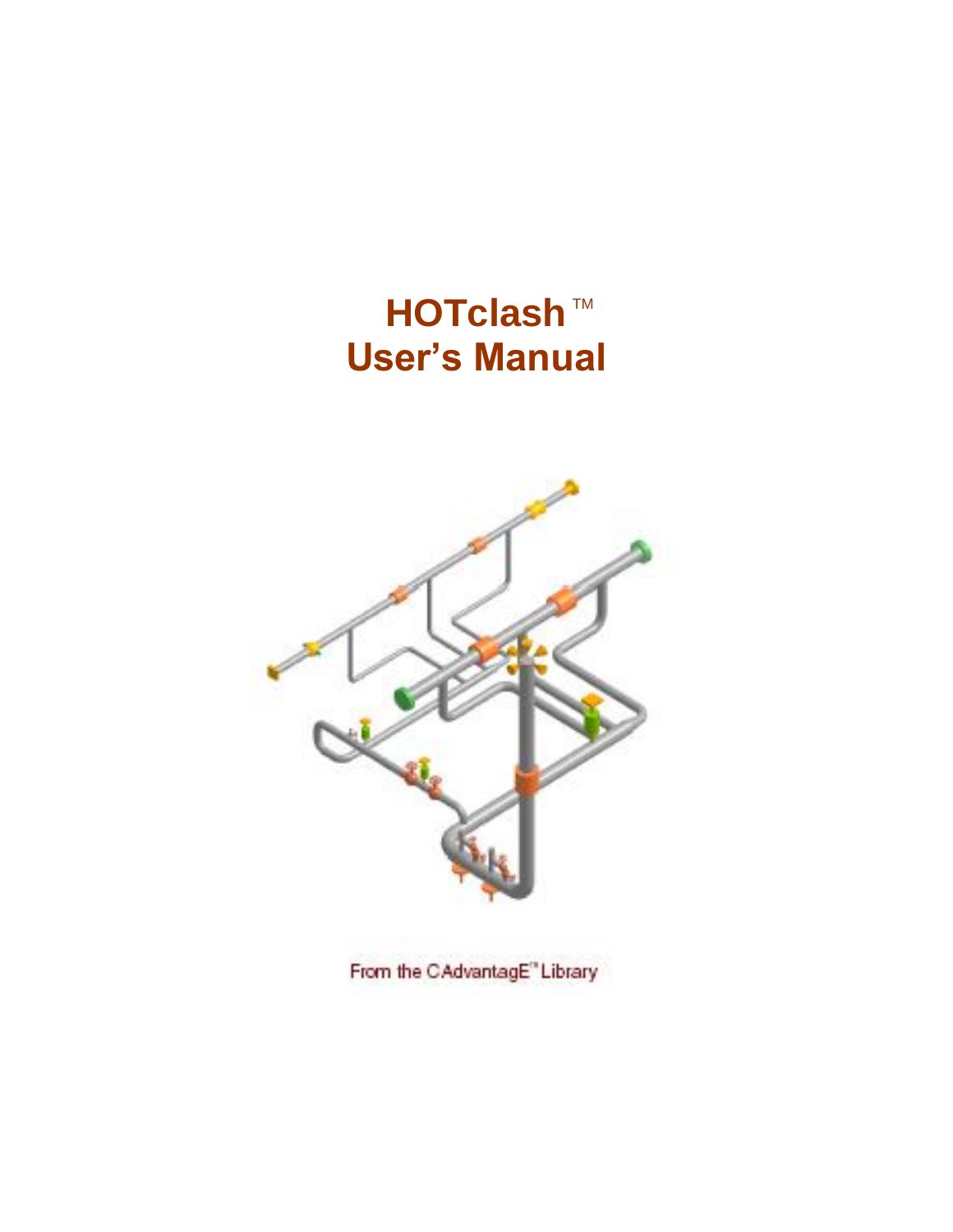HOTclash User's Manual, Server Version 10.xx, © March 2022, SST Systems, Inc. All rights reserved.

## **Disclaimer**

Please read the following carefully:

This software and this document have been developed and checked for correctness and accuracy by SST Systems, Inc. and SST India Pvt. Ltd. However, no warranty, expressed or implied, is made by SST Systems, Inc., and SST India Pvt. Ltd., as to the accuracy and correctness of this document or the functioning of the software and the accuracy and correctness.

Users must carry out all necessary tests to assure the proper functioning of the software and the applicability of its results.

HOTclash is a trademark of SST Systems, Inc and SST India Pvt. Ltd.

For Technical queries, contact

SST Systems, Inc. **Contract Systems, Inc.** SST Systems, Inc. **Tel: (408) 452-8111**<br>1798 Technology Drive, Suite 236 **Contract Systems** Fax: (408) 452-8388 1798 Technology Drive, Suite 236 Fax: (408) 452-8388<br>San Jose, California 95110 Fax: (408) 452-8388 San Jose, California 95110 USA. WWW.SSTERES, INC. WWW.SSTUSA.COM





SST India Pvt. Ltd. Tel: +91-80-40736999 7, Crescent Road Fax: +91-80-41120695<br>Bangalore – 560 001 Fax: +91-80-41120695 Bangalore – 560 001 **Email: sales@sstindia.co.in**<br>
INDIA PVT.LTD MOVIA WWW.sstindia.co.in www.sstindia.co.in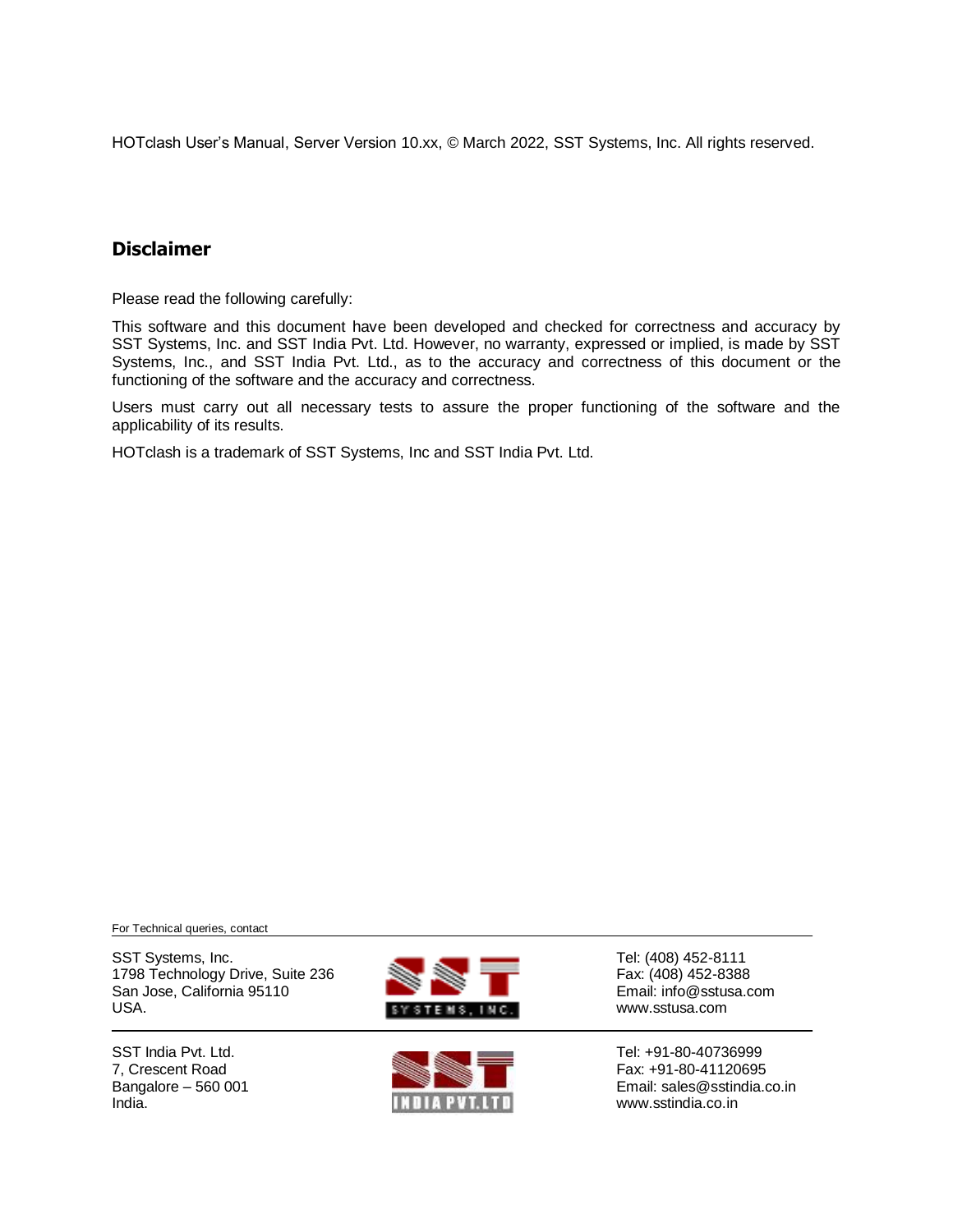## **Table of Contents**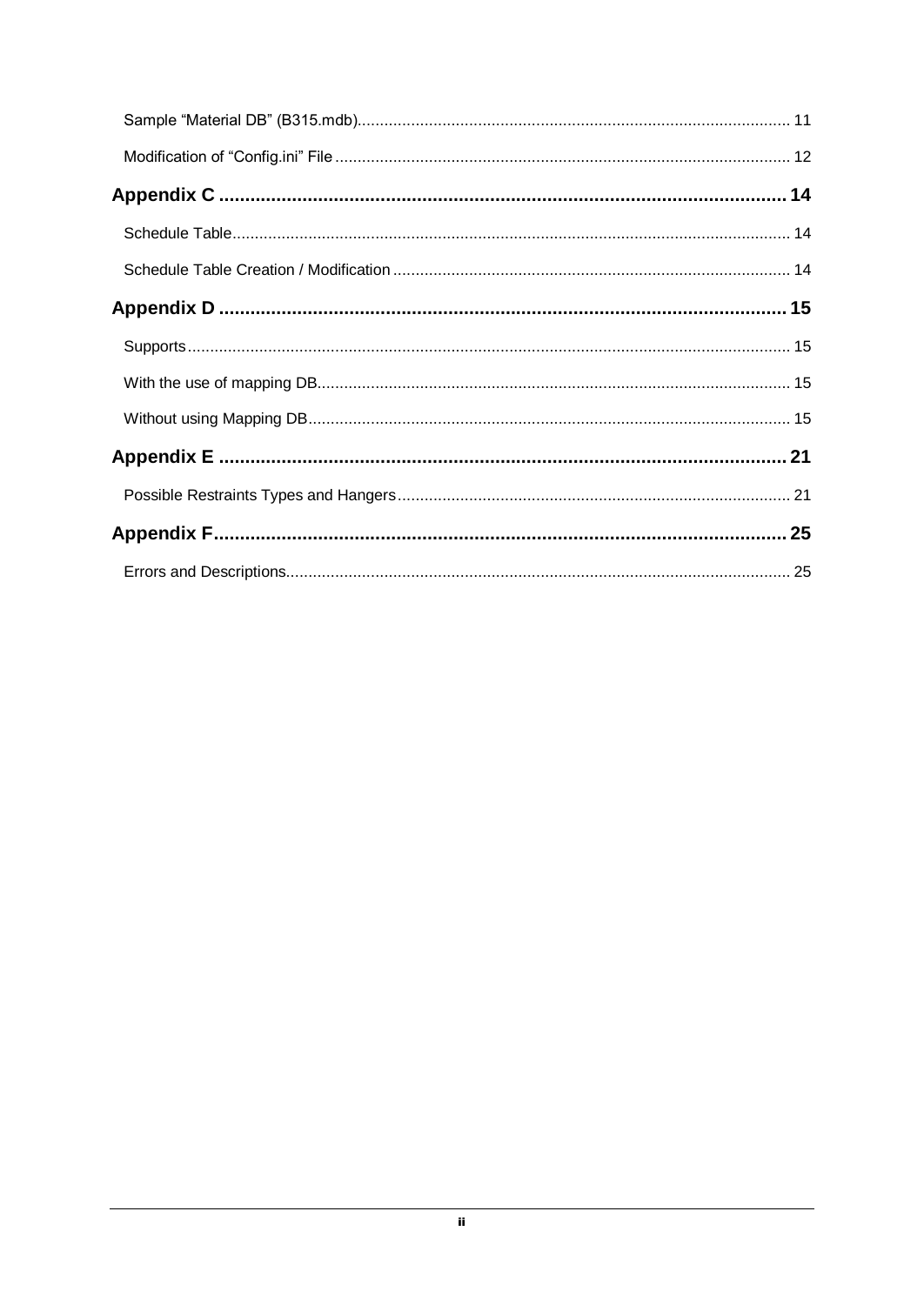## <span id="page-4-0"></span>1.0 Introduction

It is common practice worldwide that piping designers/layout personnel route pipes with consideration given mainly to space constraints, process and flow constraints (such as pressure drop) and other requirements arising from constructability, operability and reparability. Often pipe stress requirements are not sufficiently considered while routing and supporting piping systems, especially in providing adequate flexibility to absorb expansion/contraction of pipes due to thermal loads. In order for piping designers to consider "first-level" of pipe stress requirements while routing and supporting pipe systems, the product checkSTRESS was developed by SST Systems, Inc. and SST India Pvt. Ltd. and released.

checkSTRESS is an add-on pipe stress check software module to 3D Plant Design Systems such as PDMS, CADMATIC, etc. It helps designers decide "Code Complaint" pipe routing during layout stage and is meant for first level of stress check by designers. So, by using checkSTRESS, the designer is able to send mostly "Code Complaint" piping systems to pipe stress engineers for detailed analysis and stress report preparation.

In order to comply with space constraints, piping designers check for interferences between piping and the adjacent structures, concrete buildings, equipment and reserve volumes for walkthrough, maintenance space etc. either manually on General Arrangement drawings or nowadays in a 3D Plant model. Unfortunately, such "Clash-check" is performed using only "as-designed" drawings/3D model. In reality, piping systems deform due to its own dead-weight during installed/shut-down condition, during hydrotest as well as during operating condition. Clash-checks for piping systems under such "deformed conditions" are usually never performed till date. This product "HOTclash", developed by SST Systems, Inc. and SST India Pvt. Ltd., eliminates this deficiency in the plant design process. HOTclash is an add-on software module to 3D Plant Design Systems (currently available only on PDMS and CADMATIC). It transfers "deformed shapes" for the piping system under three different loading conditions to the 3D Plant Design software, namely

- "Shut-down" condition
- "Hydrotest" condition
- "Operating" condition

The 3D Plant Design Software, in turn, could then check for interference under the above three loading conditions as well as under the traditional "as-designed" model condition.

#### **"Shut-down" Condition**

Under Shut-down condition, it is assumed that the following loads are applied on the piping system under consideration.

- the pressure specified by the user inside the 3D Plant Design software
- weight of the system including dead weight of pipes, fittings, components such as valves, instruments and flanges as well as weight of operating fluid (assumed filled fully throughout the piping system).

In order to avoid any interference between the "deformed shape" of the system under the abovedefined shut-down condition and the adjacent structures, concrete buildings, equipment, reserved volumes etc.,

It may be necessary to support the piping system vertically. Typical vertical supports to carry deadweight are:

- a. Variable spring hangers.
- b. Constant support hangers,
- c. Rod hangers and
- d. Resting steel supports.

Both rod hangers and resting steel supports fully restrain downward pipe movement but permit pipe to lift up at such supports.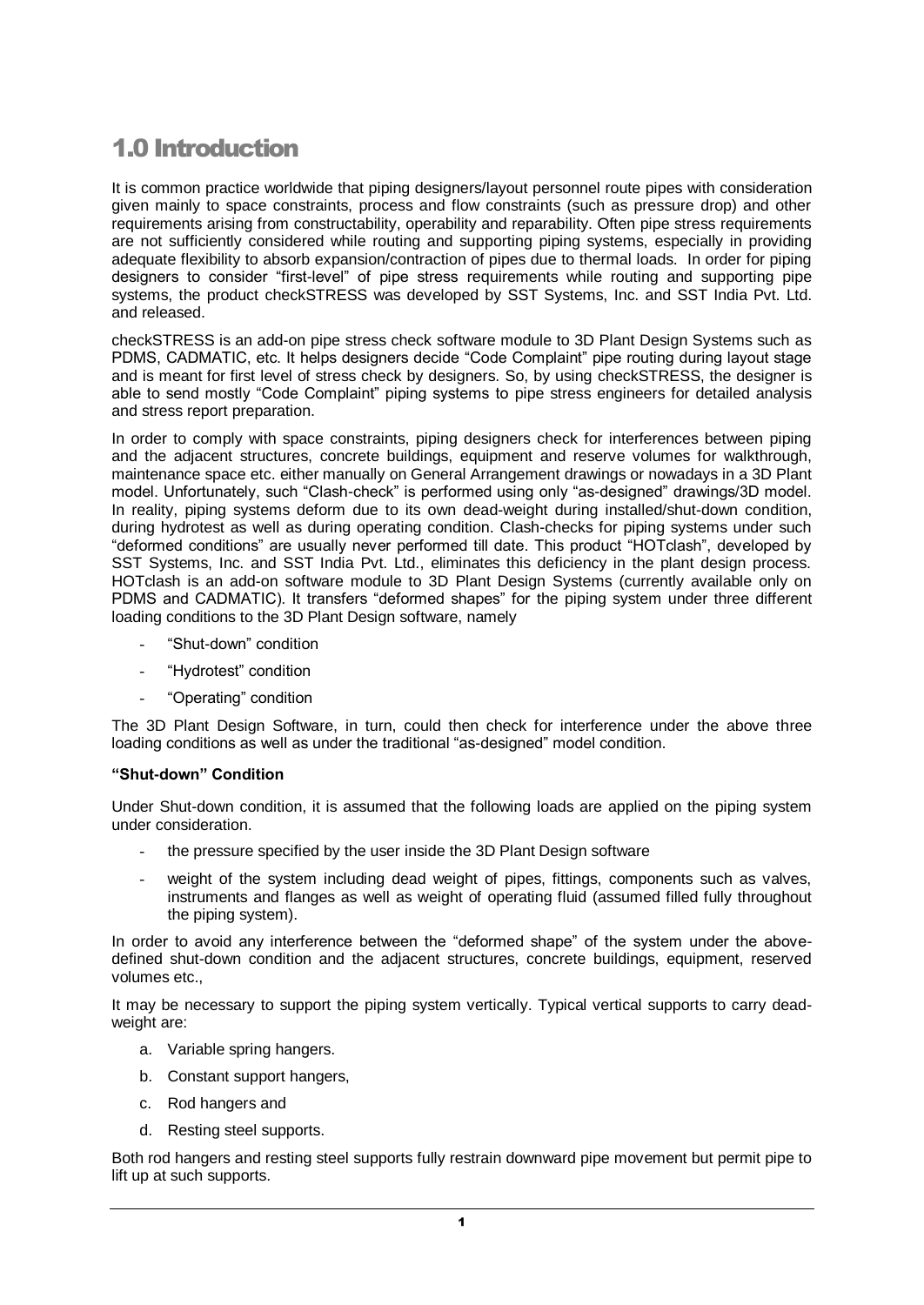#### **"Hydrotest" Condition**

Under Hydrotest condition, the following loads are applied on the system

- the pressure specified by the user in the graphical user interface
- weight of test fluid entered as specific gravity in the GUI with respect to water (assumed filled fully through out the piping system)

Since variable spring hangers are always pinned during hydro-test, HOTclash internally replaces any such variable spring hangers with rigid 2-way vertical restraints for calculating "deflected shape" for hydro-test condition.

#### **"Operating" Condition**

Under Operating condition, the following loads are applied on the system selected for HOTclash.

- the pressure specified by the user inside the 3D Plant Design software
- weight of the system including dead weight of pipes, fittings, components such as valves, instruments and flanges as well as weight of operating fluid (assumed filled fully throughout the piping system).
- the temperature specified by the user inside the 3D Plant Design software

### <span id="page-5-0"></span>**1.1 Recommended HOTclash Procedure**

The steps given below may normally be followed to perform first-level interference checks for piping systems against the adjacent structures, concrete buildings, equipment, etc.

#### **Step1:**

Apply HOTclash on the piping system under consideration in the 3D model, without exiting the 3D plant design system.

#### **Step2:**

Execute HOTclash and from the Results menu, select shut-down condition and transfer its deflected shape to 3D Plant Design Software.

#### **Step 3:**

Again execute HOTclash and this time, on the Results menu, select Hydro-test condition and transfer its deflected shape to 3D Plant Design software.

#### **Step 4:**

Repeat Step 3 above for Operating condition and transfer the deflected shape to 3D Plant Design Software.

#### **Step 5:**

Perform Clash check in 3D Plant Design Software for Original "as-designed" piping layout and also for the three hypothetical set of piping representing the three loading conditions namely "shut-down", "hydro-test" and "operating" conditions.

#### **Step 6:**

Once the clash check is performed, the hypothetical set of piping can be deleted from the 3D model.

This manual describes the operational details of HOTclash. It is assumed that the user is already familiar with the principles of Plant Design Software Piping Application and the practices followed in Plant Design Piping catalogue and specifications, and the user has used Plant Design Software to generate the piping by using available facilities in Plant Design Software.

The working sequence of the software is listed below.

- 1. The pipe branches modeled in the Plant Design Software are read and passed onto HOTclash.
- 2. HOTclash then, from the material mapping database (see Note 1) provided with HOTclash, identifies valid materials (which will be used for first level interference check) that would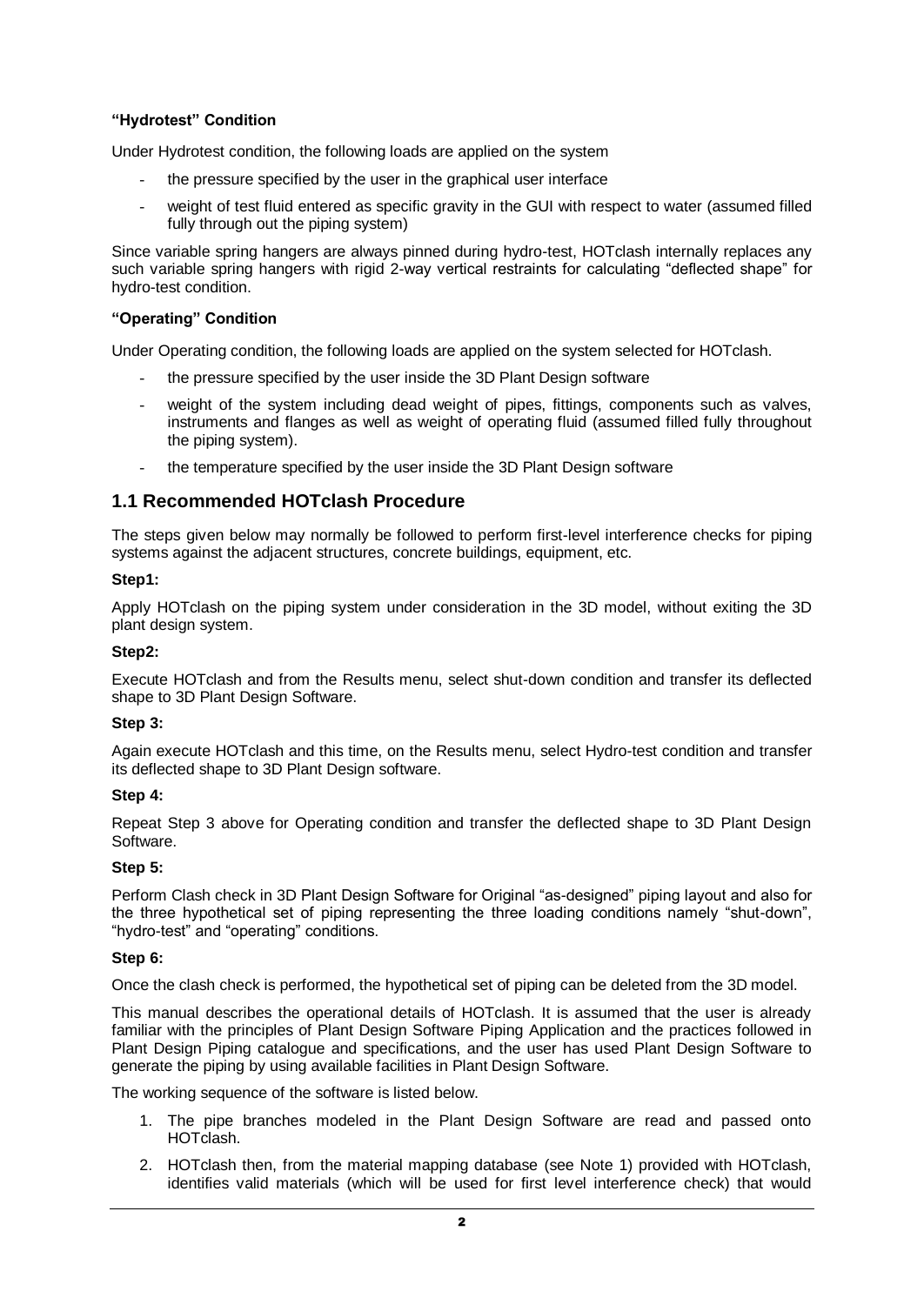correspond to the material specifications given for those branches in the 3D Plant Design Software. This executable finally carries out stress analysis and transfers the deflected shapes for shut-down, hydotest and operating load cases to 3D Plant Design software.

The sequence of HOTclash operation is shown diagrammatically in Figure 1-1.



**Note 1**:

Refer **[Appendix B](#page-12-0)** for more details on Material Property.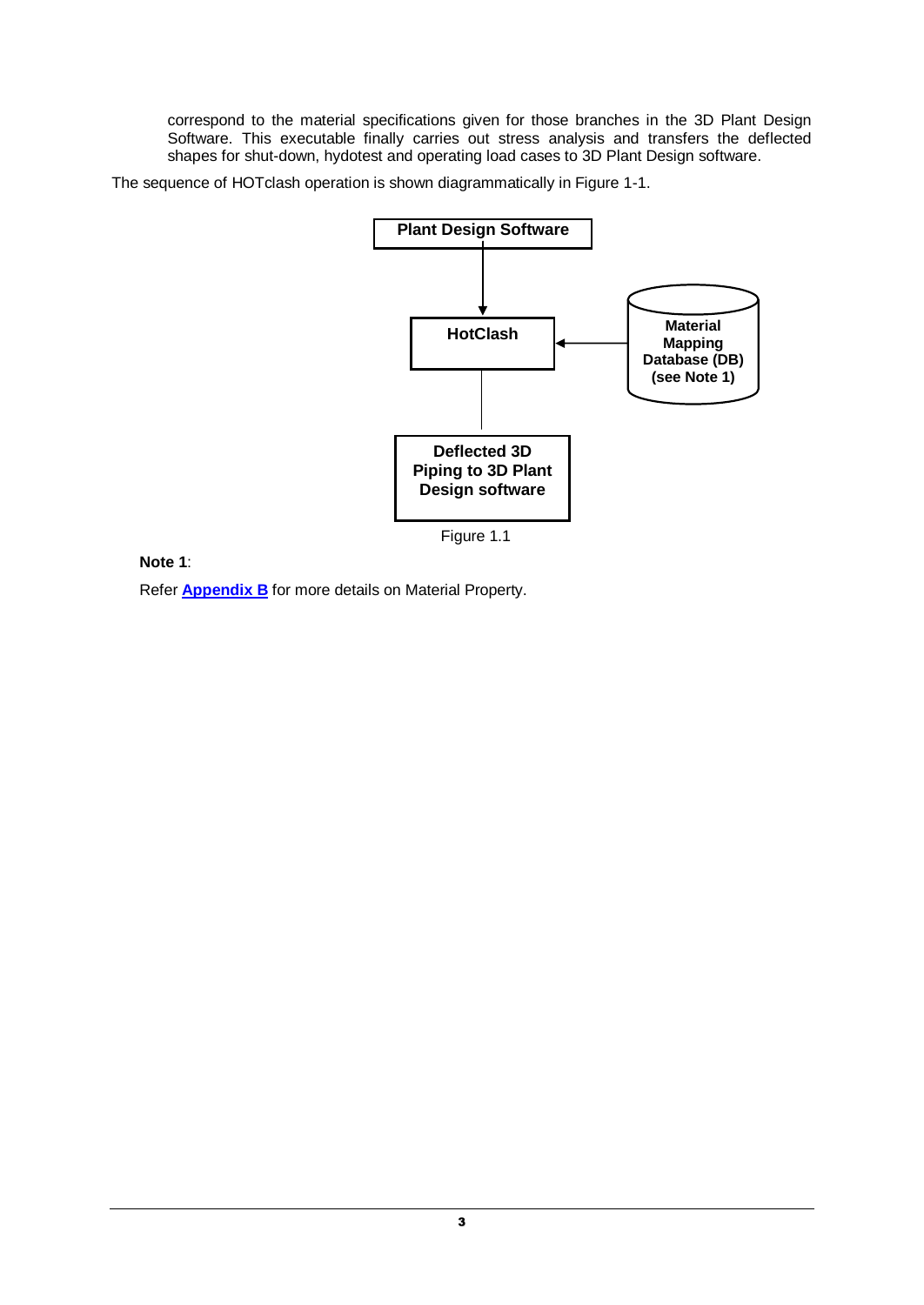## <span id="page-7-0"></span>2.0 Installing the Program

Refer Section 1 in SST License Manager User's Manual for details.

## <span id="page-7-1"></span>3.0 Limitations

Limitations defined in this Chapter are generic in nature and is not specific to any Plant Design application software. Limitations specific to each Plant Design application is listed in the corresponding Readme file (\*.hlp) supplied along with the product for that Plant Design application.

The present version of the HOTclash has the following limitations.

- 3.1 In Case of unavailability of material detail corresponding to Plant Design material description (available in the neutral file), then program takes the Material information specified in the first row of the material Mapping DB selected for HOTclash. Refer **[Appendix B](#page-12-0)** for more details. User can also modify the Material properties in HOTclash through Edit Layout->Misc->Materials.
- 3.2 If OD (outer diameter) or Thickness (Wall thickness) for an element is not available in the Plant Design, then OD and Thickness shall be extracted from the Mapping DB corresponding to the specified Nominal Size for that element.

**Note**: Thickness corresponding to Standard Schedule (ANSI) is entered in the Mapping DB and supplied with the standard product. User can change these values to suit their project requirement, if necessary. Refer **Appendix C** for more details.

In addition to the above, user can modify the OD and Thickness of a component through Edit Layout->Misc->Sections.

- 3.3 The following items are currently not transferred from Plant Design to HOTclash at this time. However, user can add these items in HOTclash through Edit Layout->Misc->Sections
	- a. Insulation Density and Insulation Thickness of the section.
	- b. Corrosion allowance and Mill tolerance of the piping section and
	- c. Lining Density and Lining Thickness of the piping section.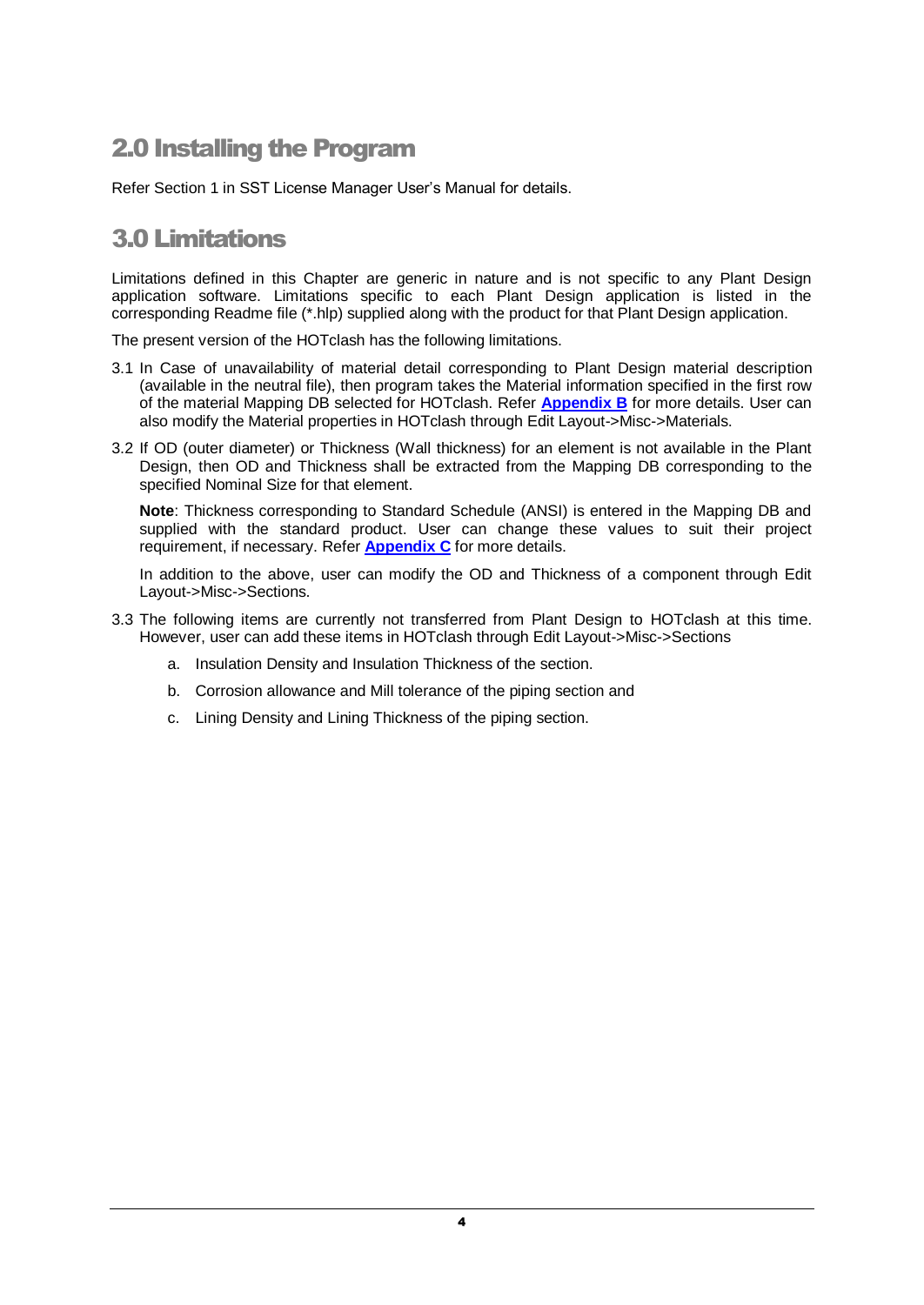## <span id="page-8-0"></span>4.0 Reference

This section describes in detail, the methodology followed for transferring the piping components from Plant Design software to HOTclash.

## <span id="page-8-1"></span>**4.1 Loads**

Temperature (Deg F or Deg C) and Pressure (psi or kg/cm2) entered in 3D Plant Design software is transferred to HOTclash for all the elements. If the specific gravity of the fluid (with respect to water) is specified during run time, the same will be transferred to HOTclash. If left blank then it will be set as 0.0.

## <span id="page-8-2"></span>**4.2 Pipe**

Pipe from 3D Plant Design software is transferred as Pipe to HOTclash. OD and Thickness (in or mm) is read from the Plant Design Database and transferred to HOTclash for each element. If OD and/or Thickness are not available / entered in the 3D Plant Design software, then the program will read the OD and / or Thickness from the Mapping DB corresponding to the Nominal Size specified in the 3D Plant Design for that element. Material name for each pipe element is read from the 3D Plant Design Database the program then gets the material properties corresponding to the 3D Plant Design material name through the Mapping DB and writes the same to HOTclash for that element.

## <span id="page-8-3"></span>**4.3 Bend / Elbow**

Bend/Elbow from 3D Plant Design software is transferred as "Bend" to HOTclash. The radius (in or mm) of the bend is extracted from the database, if available otherwise; it is calculated as the distance between the Near/Far end of the bend and Tangent Intersection Point divided by Tan (  $\theta$  /2), Where  $\theta$ is the included angle of the bend. The value thus obtained above shall be written to bend radius field in HOTclash.

## <span id="page-8-4"></span>**4.4 Valve**

Valve from 3D Plant Design software is transferred as "Valve" to HOTclash. Dry weight of valve (without Fluid weight [lb or kg]) is read from 3D Plant Design Database and transferred to "Weight" field of HOTclash Valve element.

## <span id="page-8-5"></span>**4.5 Reducer**

Reducer (Concentric and Eccentric) from 3D Plant Design software is transferred as Reducer to HOTclash. The OD (in or mm) and Thickness (in or mm) obtained from the Arrive position shall be written to "OD1" and "THK1" fields of HOTclash. On the other hand, the OD and Thickness obtained from the Leave position shall be transferred to "OD2" and "THK2" fields in HOTclash.

## <span id="page-8-6"></span>**4.6 Instrument**

Instruments from 3D Plant Design software are transferred as "Rigid" element to HOTclash. Dry weight (lb or kg) of Instrument is read from 3D Plant Design database and the same is transferred to "Weight" field of the rigid element in HOTclash.

## <span id="page-8-7"></span>**4.7 Flange**

Flange from 3D Plant Design software can be transferred as "Pipe with Flange" or "Rigid element" to HOTclash. If the user selects "Pipe with Flange" option from HOTclash dialog during run-time, then the program creates a pipe for a length equivalent to length of flange and creates a Flange node at the pipe end in HOTclash with flange type as "Weld Neck". The OD and Thickness (in or mm) corresponding to Flange Nominal Size is transferred to pipe in HOTclash. Dry weight of flange is read from 3D Plant Design database and the same is transferred to "Weight" field of the Flange Data Type in HOTclash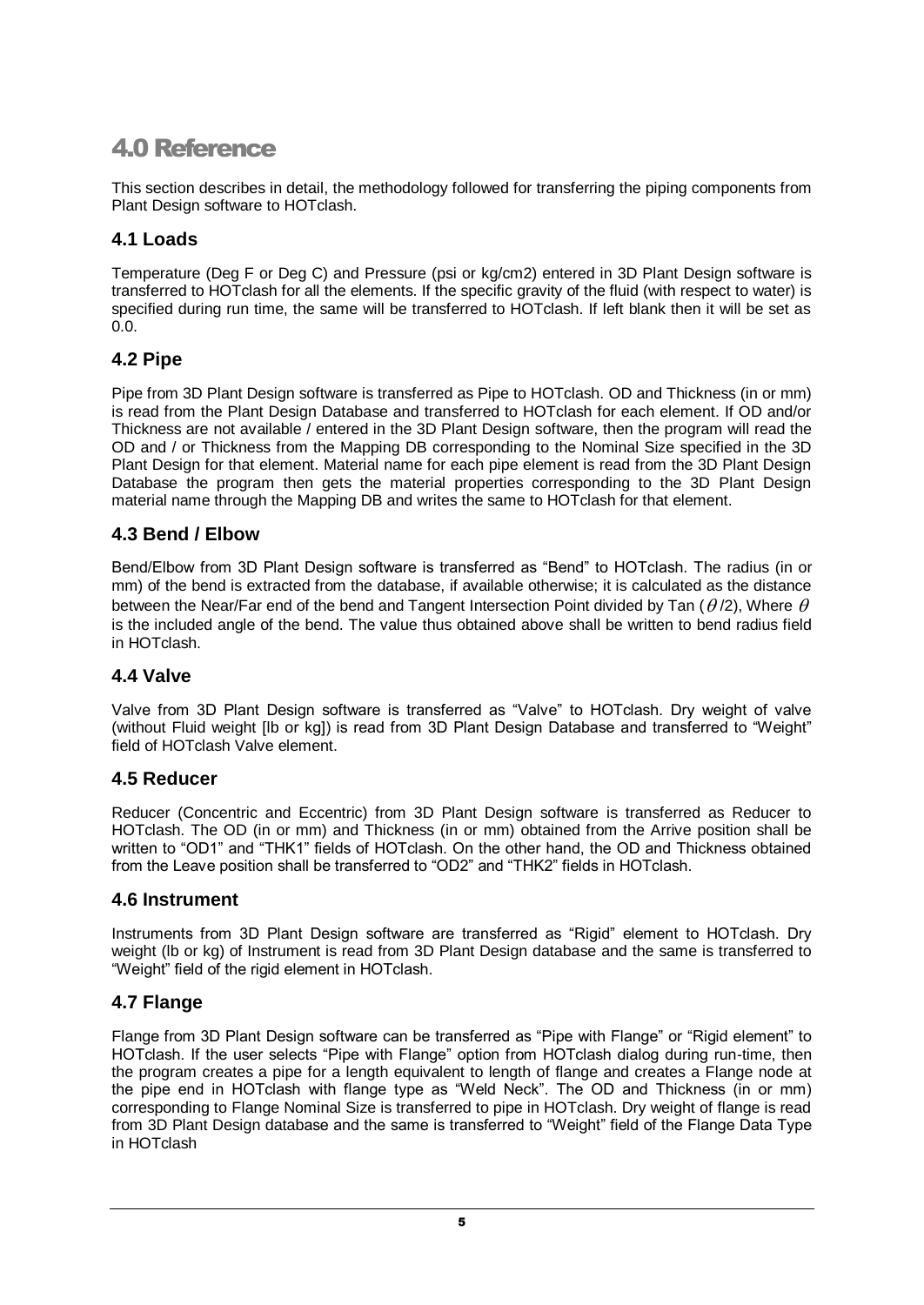On the other hand, If the user selects "Rigid element" option during run-time then, the program will transfer the same as "Rigid Element" to HOTclash. Dry weight of flange is read from 3D Plant Design database and the same is transferred to "Weight" field of the Rigid Element in HOTclash.

## <span id="page-9-0"></span>**4.8 Olet**

Olet from 3D Plant Design software is transferred as Pipe to HOTclash with a Branch SIF defined at the intersection (i.e., where the branch pipe intersect the main run of the pipe).

## <span id="page-9-1"></span>**4.9 Tee**

Tee from 3D Plant Design software is transferred as three pipes connecting the near end & center, far end & center and branch point & center with a Branch SIF (Welding Tee) specified at the center point of the Tee. OD and Thickness read from the 3D Pant Design database for this component is transferred to each HOTclash pipe fields thus created as mentioned above.

## <span id="page-9-2"></span>**4.10 Three Way Valve**

Three Way Valve from 3D Plant Design is transferred as "Three Rigid Elements" or "Three Pipes with one Concentrated Mass at its Centre" to HOTclash by connecting the near end & center, far end & center and branch end & center. From the section property, weight of fluid (kg/lb) is calculated and is added to the dry weight (kg/lb) of Three Way valve read from 3D Plant Design database. The total weight thus obtained is transferred to each rigid element in proportion to its length.

In the later option, the dry weight of Three Way valve is transferred as weight of the Concentrated Mass at the intersection of the three pipes.

## <span id="page-9-3"></span>**4.11 Cross**

Cross from 3D Plant Design software is transferred as four pipes connecting near end & center, far end & center and two branch points & center with Branch SIF (Welding Tee) at the pipes intersection in HOTclash. OD and Thickness read from the 3D Pant Design database for this component are transferred to each pipe fields thus created as mentioned above.

## <span id="page-9-4"></span>**4.12 Four way Valve**

Four Way Valve from 3D Plant Design is transferred as "Four Rigid Elements" or "Four Pipes with one Concentrated Mass at its Centre" to HOTclash by connecting the near end & center, far end & center and two branch ends & center. From the section property, weight of fluid (kg/lb) is calculated and is added to the dry weight (kg/lb) of Four Way valve read from 3D Plant Design database. The total weight thus obtained is transferred to each rigid element in proportion to its length.

In the later option, the dry weight of Four Way valve is transferred as weight of the Concentrated Mass at the intersection of the three pipes.

## <span id="page-9-5"></span>**4.13 Material**

Material name from Plant Design software is mapped to get the corresponding HOTclash material and then transferred to HOTclash. Refer **[Appendix B](#page-12-0)** for details.

User can also add / modify the Material properties in HOTclash through Edit Layout->Misc->Materials.

## <span id="page-9-6"></span>**4.14 Support**

Support information (Location and its type) from Plant Design software can be transferred to HOTclash in two ways viz.

- a. With the use of mapping DB and
- b. Without using Mapping DB

Refer **[Appendix D](#page-17-1)** for details.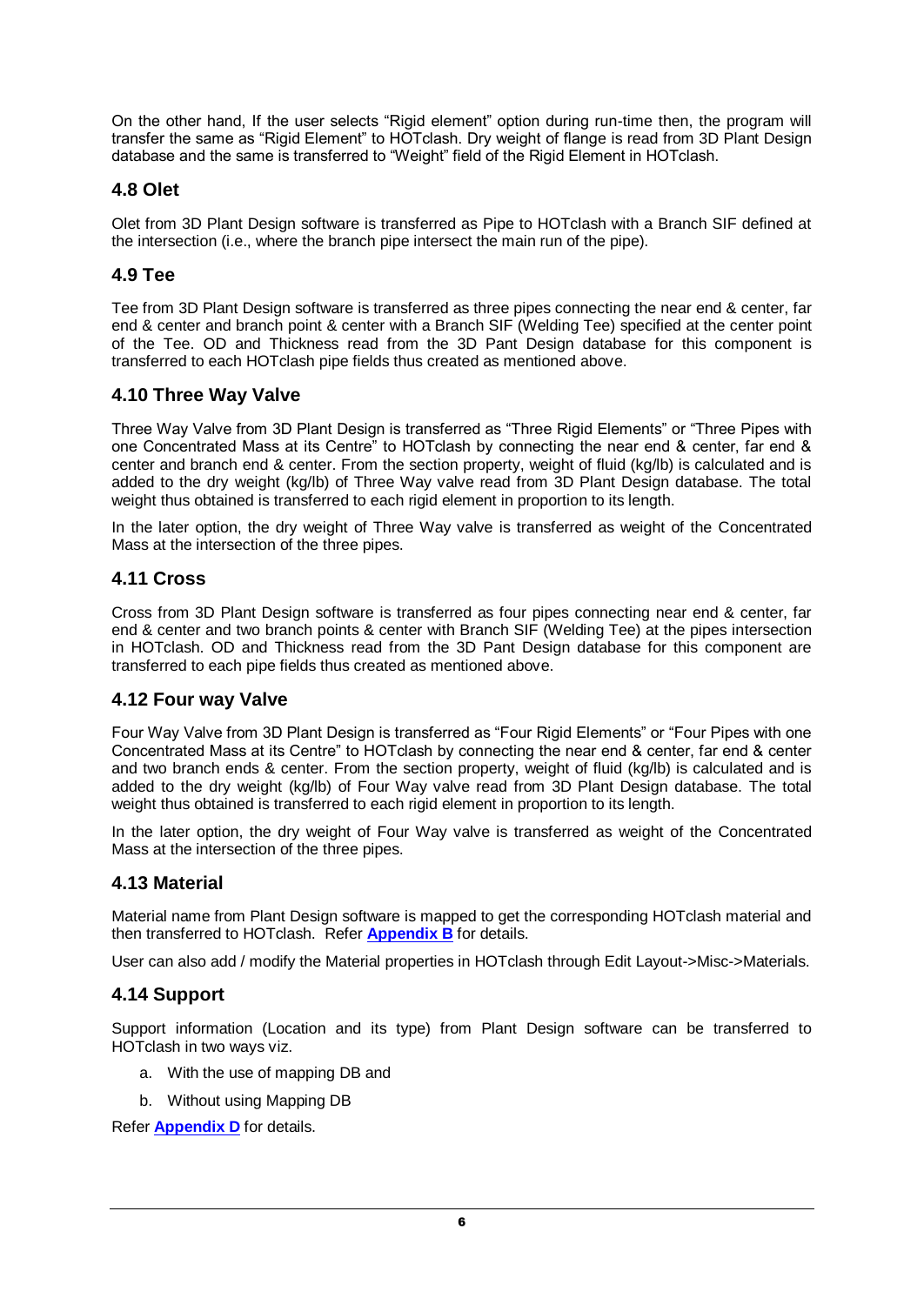## <span id="page-10-0"></span>**4.15 Thermal Anchor Movement (TAM)**

Thermal Anchor Movement (TAM) values entered in global X, Y and Z directions at Equipment Nozzle where the piping layout (selected for HOTclash) is connecting to. These values thus entered can be transferred to HOTclash. TAM values should be defined in "mm" for SI units and in "Inch" for English units. If the TAM values are not available / entered in 3D Plant Design software at Equipment Nozzle then they can be entered into HOTclash through Edit Layout option. i.e., Click Edit Layout then select "Anchor" and select "Edit data" through Layout > Edit. From the dialog box shown, click on "Specified Displacement" and enter the TAM values.

## <span id="page-10-1"></span>**4.16 Units**

This section describes the units of measurement used to transfer the information from 3D Plant Design software to HOTclash.

#### **Length (Inches or mm)**

Length related dimensions such as OD, Wall thickness, Insulation thickness, Bend radius and Nominal Size from 3D Plant Design software are transferred as Inches or mm for English and SI units respectively.

#### **Temperature (Deg F or Deg C)**

Temperature from Plant Design software is transferred as Deg F or Deg C for English / SI units respectively.

#### **Pressure (entered in psi or kg/cm2 in Plant Design)**

Pressure from Plant Design software is transferred as psi or bar for English / SI units respectively.

#### **Mass or Weight (lb or Kg)**

Dry weight and Wet weight of components from Plant Design software are transferred as lb or Kg for English and SI Units respectively.

#### **Density (lb/in3 or kg/m3)**

Material Density, Insulation Density and Fluid Density from Plant Design software are transferred as lb/in3 or Kg/m3 for English and SI units respectively.

#### **Translational Stiffness (lb/in or N/mm)**

Translational stiffness from Plant Design software is transferred as lb/in or N/mm for English and SI Units respectively to CAEPIPE.

#### **Rotational Stiffness (in-lb/deg or N-m/deg)**

Rotational Stiffness from Plant Design software is transferred as lb-in/deg or N-m/deg for English and SI Units respectively to HOTclash.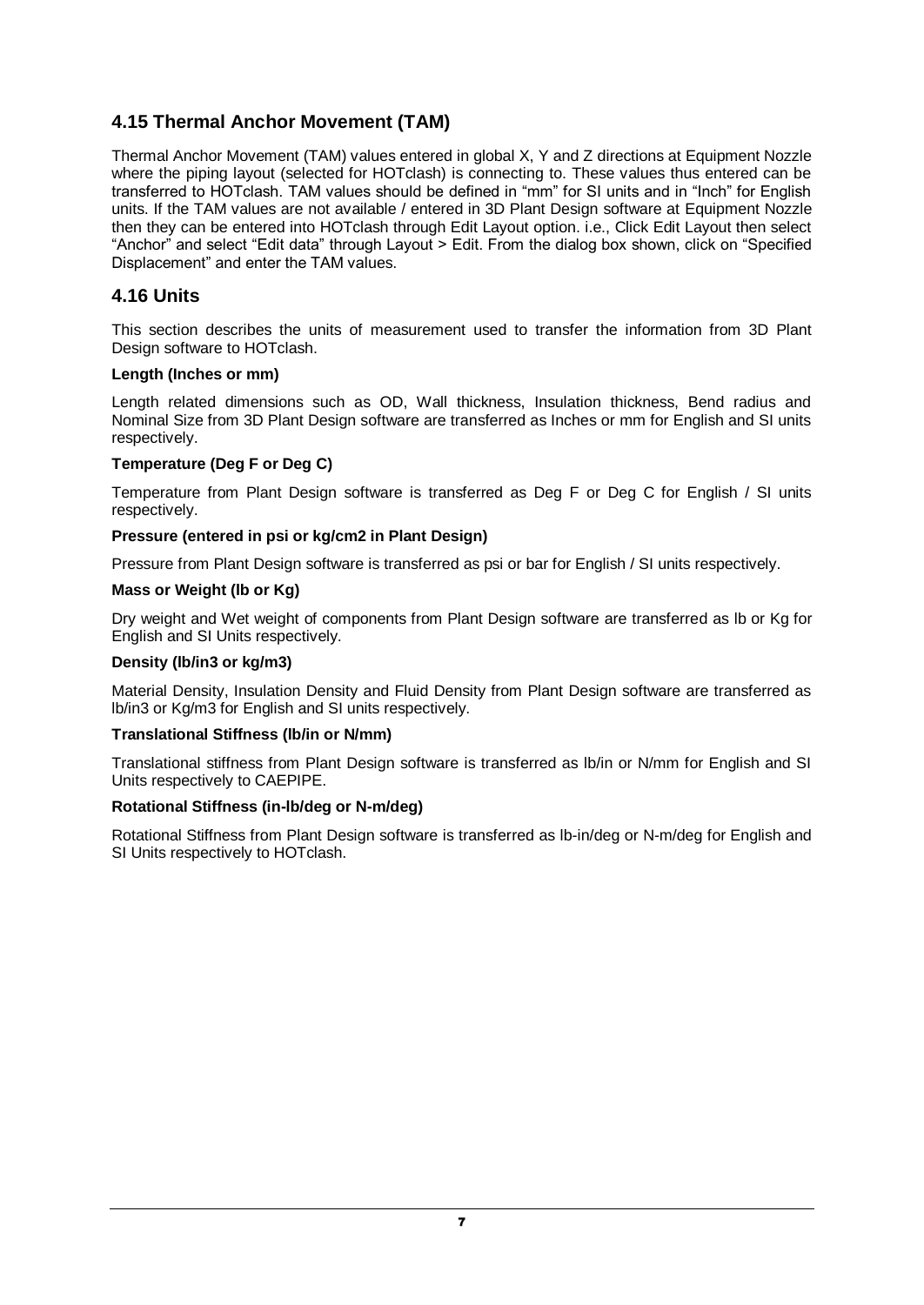## Appendix A

## <span id="page-11-1"></span><span id="page-11-0"></span>**3D Plant Design–to–HOTclash Component Mapping**

All components available in Plant Design software are mapped with HOTclash component. The details are tabulated below.

| <b>Type of Component in</b><br><b>Plant Design software</b> | <b>Type of Component in HOTclash</b>                                | Keywords used in<br><b>Neutral File</b> |
|-------------------------------------------------------------|---------------------------------------------------------------------|-----------------------------------------|
| Pipe                                                        | Pipe                                                                | PI                                      |
| Valve                                                       | Valve                                                               | VA.                                     |
| Flange                                                      | Rigid Element / Pipe with Flange                                    | FL                                      |
| Instrument                                                  | <b>Rigid Element</b>                                                | <b>RB</b>                               |
| <b>Reducer Concentric</b>                                   | <b>Reducer Concentric</b>                                           | <b>RD</b>                               |
| <b>Reducer Eccentric</b>                                    | <b>Reducer Eccentric</b>                                            | <b>ER</b>                               |
| Cross                                                       | Four Pipes with Branch SIF (Welding<br>Tee)                         | <b>CR</b>                               |
| Elbow / Bend                                                | Bend                                                                | EL                                      |
| Three way Valve                                             | Three Rigid Elements / Three Pipes with<br><b>Concentrated Mass</b> | 3W                                      |
| Four way Valve                                              | Four Rigid Elements / Four Pipes with<br><b>Concentrated Mass</b>   | 4W                                      |
| Tee                                                         | Three Pipes with Branch SIF (Welding<br>Tee)                        | <b>TW</b>                               |
| Olet                                                        | Pipe with Branch SIF (Weldolet)                                     | TO                                      |
| Support                                                     | Restraint Data Type(s)                                              | HA                                      |
| Hanger                                                      | Hanger Data Type                                                    | HA                                      |

**Note**: Refer Plant Design software specific Readme file (.pdf) supplied with the product for detailed component mapping.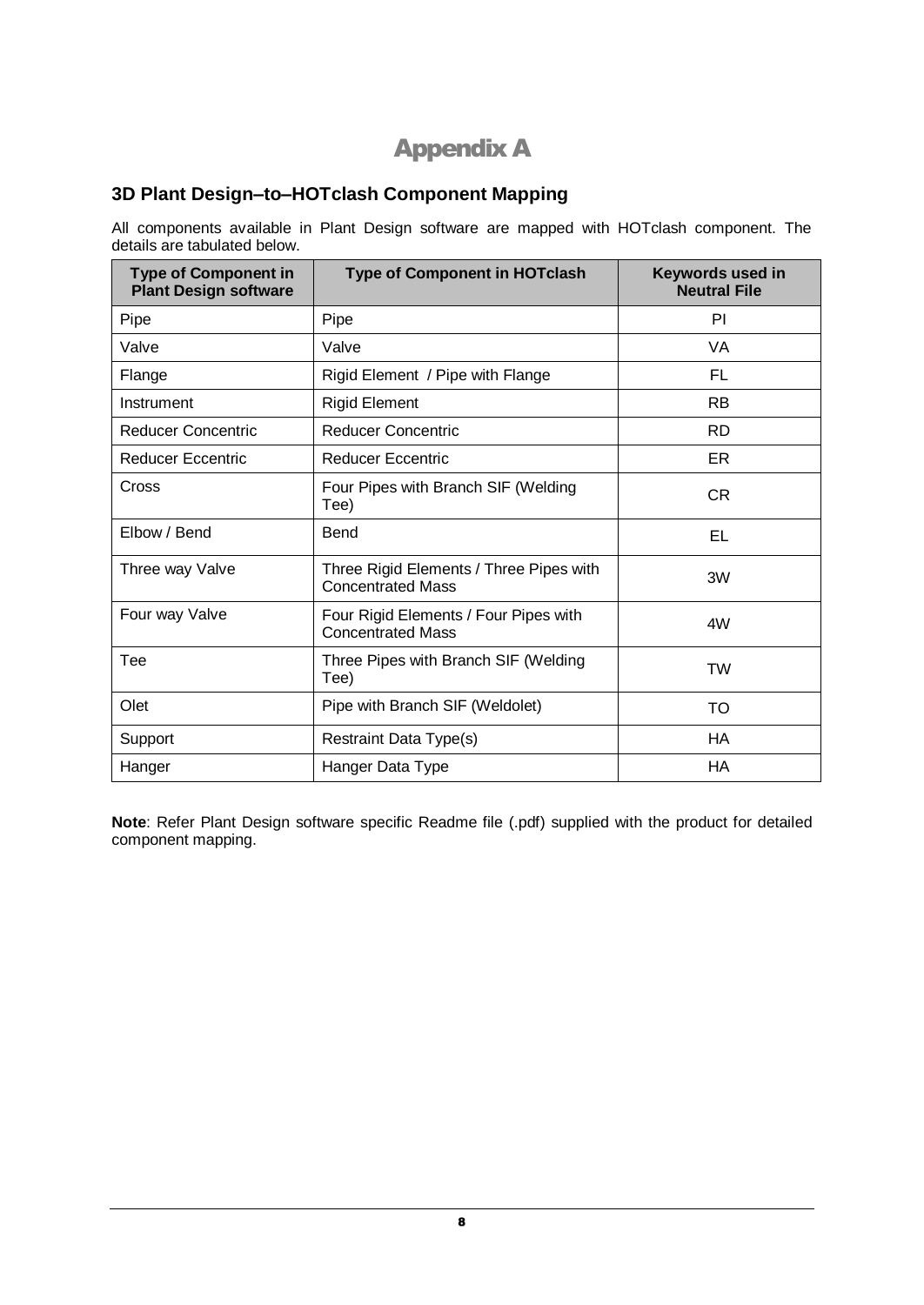## Appendix B

### <span id="page-12-1"></span><span id="page-12-0"></span>**Material**

Material name for each element is read from the 3D Plant Design catalogue database. The program then gets the material properties corresponding to 3D Plant Design material information as follows.

- a. Reads the Material Mapping DB file name from the table "code" available in Codedb.mdb corresponding to the Analysis Code specified in the dialog during run-time.
- b. Gets the Material properties from the Material Mapping DB corresponding to 3D Plant Design material description.

In case of unavailability of material property corresponding to 3D Plant Design material description then program reads the Material property specified in the first row of the Material Mapping DB (obtained above) and uses them in HOTclash.

### <span id="page-12-2"></span>**Material DB Modification / Creation**

User is allowed to create their own material table and can use the same by modifying/adding the name of Material Mapping DB file name in table "code" of "Codedb.mdb" supplied along with this software. This table contains four fields viz. PdCode, KpCode, KpMat and KpSect. The first field "PdCode" contains the name of Piping Codes that can be specified in 3D Plant Design Software. The second field "KpCode" contains the name of Piping Codes that are available in HOTclash corresponding to Analysis Code defined during run time. Third field "KpMat" defines the name of the Material DB file to be read (to get the Material property) during run time. Fourth field "KpSect" defines the name of the Schedule Table to be read (to extract OD and Thickness if not available in the 3D Plant Design for that element) during run time. Please note, the Material DB must exist before it is used in the Codedb.mdb. The procedure for creating a Material DB and modifying the Codedb.mdb is listed below.

- a. Copy the existing file (B311.mdb) and rename the file with a desired name by pasting it to the directory where the source file was stored.
- b. The newly created DB contains four tables viz. MaterialE, MaterialS, MdetailE and MdetailS. The MaterialE and MdetailE table in the DB are used to define material properties in English units whereas MaterialS and MdetailS tables are used to define the material properties in Metric units.
- c. Enter the Plant Design Material description (available in 3D Plant Design Database) into the field "MatName" of "MaterialE/MaterialS" table and enter the engineering property of the material such as Density, Nu, Joint factor, etc., depending upon the availability of the information in the code selected and leave the rest of the fields as "None". For example, the fields Tensile, CircFactor and Yield is not valid for B31.1 and hence it should left as "None".
- d. Enter the Temperature related property such as Young's Modulus, Alpha, Allowable, etc., into "MDetailE/MdetaiS" table by expanding it using the button "+". Fill the fields that are relevant to the Material Code selected and leave the rest as "None".
- e. Modify the contents of each table with new values and save the DB. Fill the table fields with the appropriate values depending upon the type of piping code. Other fields can be left as "None".
- f. After successful creation of material Mapping DB as explained above in steps a to e, open the DB codedb.mdb and enter the name of the Material DB file (without extension) in the field "KpMat". For example, if you have created your own material Mapping DB file corresponding to B31.5 as B315.mdb, then enter the name of the file (B315.mdb) in the field "KpMat" as "B315" where the value of the field "PdCode" is equal to B31.5 and then enter the corresponding Section details table name in the field "KpSect".
- g. A sample "Code" mapping DB with Material DB is given below for reference.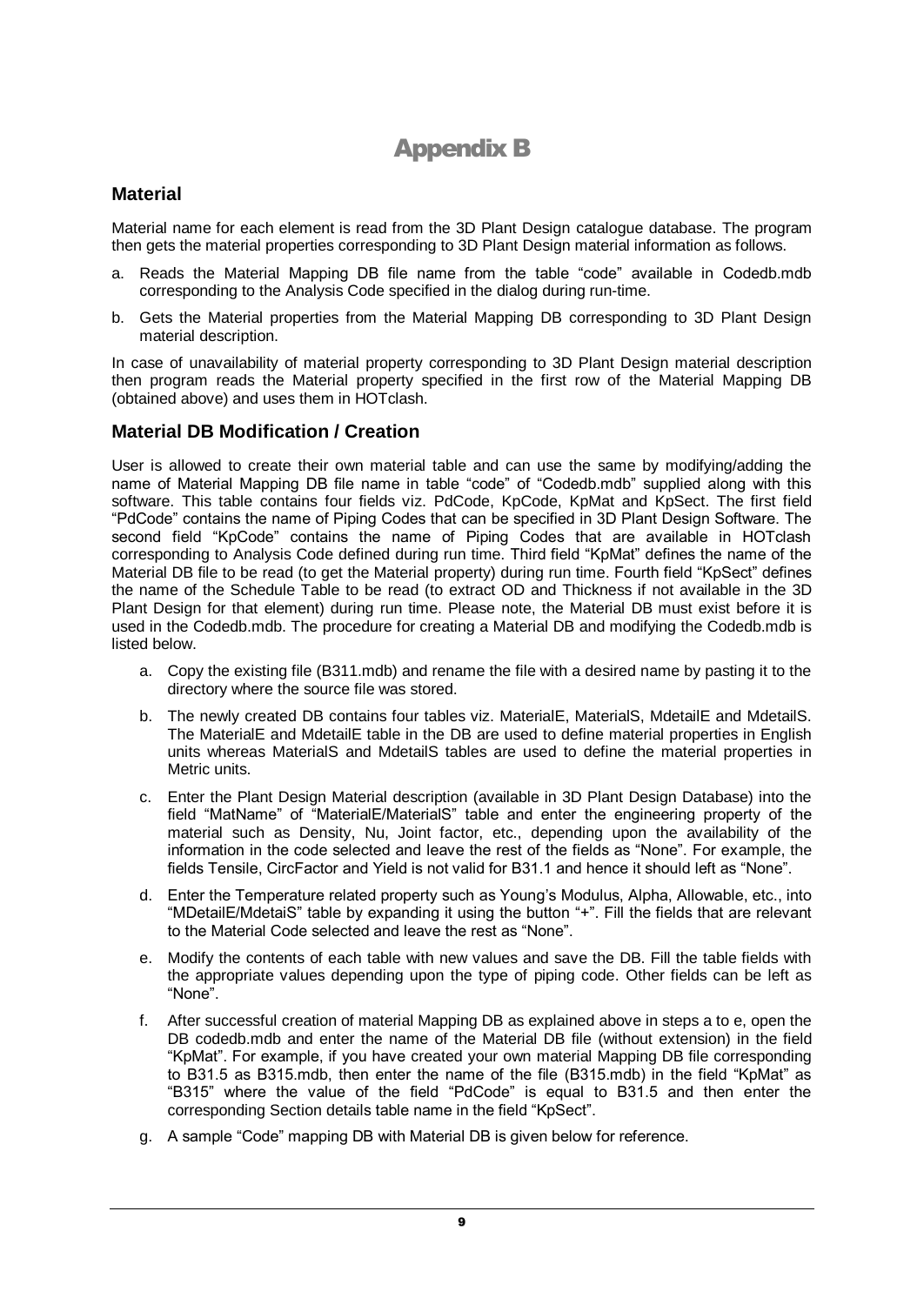## <span id="page-13-0"></span>**Sample "Code" DB**

| PdCode            | KpCode          | kpMat       | Kpsect |
|-------------------|-----------------|-------------|--------|
| ASME CLASS2(1980) | ASME            | <b>B311</b> | STDsch |
| ASME CLASS2(1986) | ASME-86         | B311        | STDsch |
| ASME CLASS2(1992) | ASME-92         | B311        | STDsch |
| B31.1             | B311            | B311        | STDsch |
| B31.1(1967)       | B311-67         | B311        | STDsch |
| B31.3             | <b>B313</b>     | <b>B313</b> | STDsch |
| B31.4             | <b>B314</b>     | <b>B314</b> | STDsch |
| B31.5             | <b>B315</b>     | <b>B315</b> | STDsch |
| B31.8             | <b>B318</b>     | <b>B318</b> | STDsch |
| <b>BS806</b>      | <b>BS806</b>    | <b>B311</b> | STDsch |
| CODETI(1995)      | SNCT            | <b>B313</b> | STDsch |
| Default           | <b>B311</b>     | B311        | STDsch |
| EN13480           | <b>EUROPEAN</b> | EN13480     | STDsch |
| Norwegian(1983)   | NORWEGIAN-83    | <b>B313</b> | STDsch |
| Norwegian(1990)   | NORWEGIAN-90    | <b>B313</b> | STDsch |
| RCC-M(1985)       | RCC-M           | B311        | STDsch |
| Stoomwezen(1989)  | STOOMWEZEN      | <b>B311</b> | STDsch |
| Swedish(1978)     | SWEDISH         | <b>B311</b> | STDsch |
| Z183(1990)        | Z183            | <b>B313</b> | STDsch |
| Z184(1992)        | Z184            | <b>B313</b> | STDsch |

### **Fields in Code DB Table:**

PdCode - Name of the Piping Code than can be specified in Plant Design Software.

KpCode - Analysis code corresponding to Plant Design Code.

KpMat - Material DB name from where the material properties are to be read.

KpSect - Section DB name from where the Schedule details are to be read.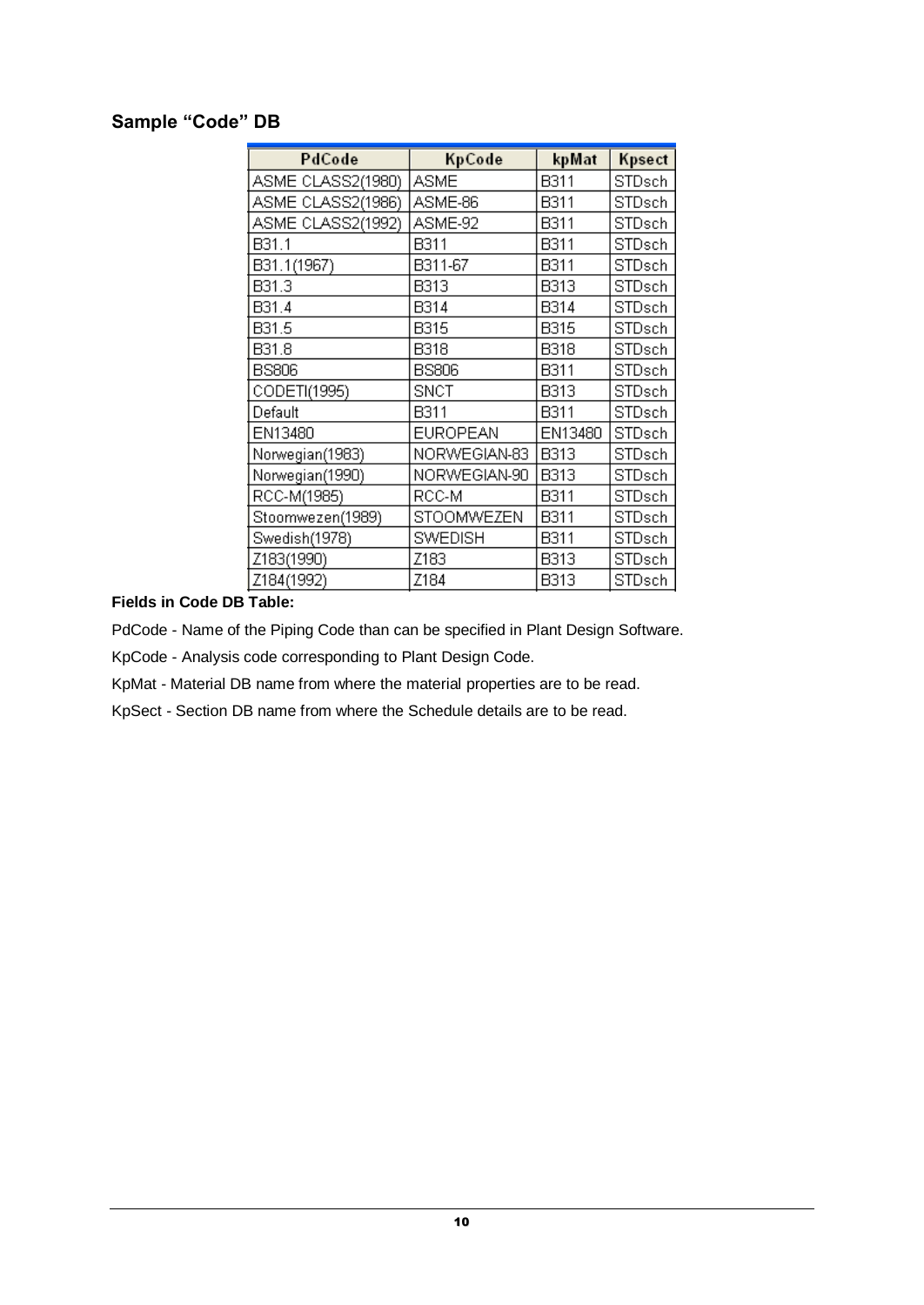## <span id="page-14-0"></span>**Sample "Material DB" (B315.mdb)**

## **Sample Table "MaterialE" for English Units**

|                | Index | <b>MatName</b>            | Density |     | Nu JointFactor | <b>MaterialType</b> | Tensile | CircFactor | Yield |
|----------------|-------|---------------------------|---------|-----|----------------|---------------------|---------|------------|-------|
| $+$            |       | A53-A                     | 0.283   | 0.3 |                | сs                  | None    | None       | None  |
| $\overline{+}$ |       | 2 A53-B                   | 0.283   | 0.3 |                | сs                  | None    | None       | None  |
| $\overline{+}$ |       | 3 A106-A                  | 0.283   | 0.3 |                | сs                  | None    | None       | None  |
| $+$            |       | 4 A106-B                  | 0.283   | 0.3 |                | cs                  | None    | None       | None  |
| $+$            |       | 5 A106-C                  | 0.283   | 0.3 |                | сs                  | None    | None       | None  |
| $\overline{+}$ |       | 6 API-5L-A                | 0.283   | 0.3 |                | сs                  | None    | None       | None  |
| $\ddot{}$      |       | 7 API-5 L-B               | 0.283   | 0.3 |                | сs                  | None    | None       | None  |
| $+$            |       | 8 A312-TP304              | 0.283   | 0.3 |                | AS                  | None    | None       | None  |
| $+$            |       | 9 A312-TP304L             | 0.283   | 0.3 |                | AS                  | None    | None       | None  |
| $\overline{+}$ |       | 10 MonelB165-Annealed     | 0.283   | 0.3 |                | сs                  | None    | None       | None  |
| $+$            |       | 11 CopperB42-Annealed     | 0.283   | 0.3 |                | CА                  | None    | None       | None  |
| $+$            |       | 12 CopperB42-Drawn        | 0.283   | 0.3 |                | cс                  | None    | None       | None  |
| $\overline{+}$ |       | 13 RedBrass-B43           | 0.283   | 0.3 |                | CА                  | None    | None       | None  |
| $+$            |       | 14 Aluminum-B241-A96061T6 | 0.283   | 0.3 |                | ΑL                  | None    | None       | None  |
| $+$            |       | 15 Aluminum-B241-A96063T6 | 0.283   | 0.3 |                | ΑL                  | None    | None       | None  |

## **Sample Table "MdetailE" for English Units**

Fields in each table and their descriptions are given below in detail.

#### **Fields in MaterialE Table:**

| Index        | - Unique Material Id                                |
|--------------|-----------------------------------------------------|
| MatName      | - Material Name                                     |
| Density      | - Density of the Material in English units (Ib/in3) |
| Nu           | - Poisson Ratio                                     |
| JointFactor  | - Joint Factor of the Material                      |
| MaterialType | - Type of Material                                  |
| Tensile      | - Tensile Strength (psi)                            |
| CircFactor   | - Circular Factor                                   |
| Yield        | - Yield Strength (psi)                              |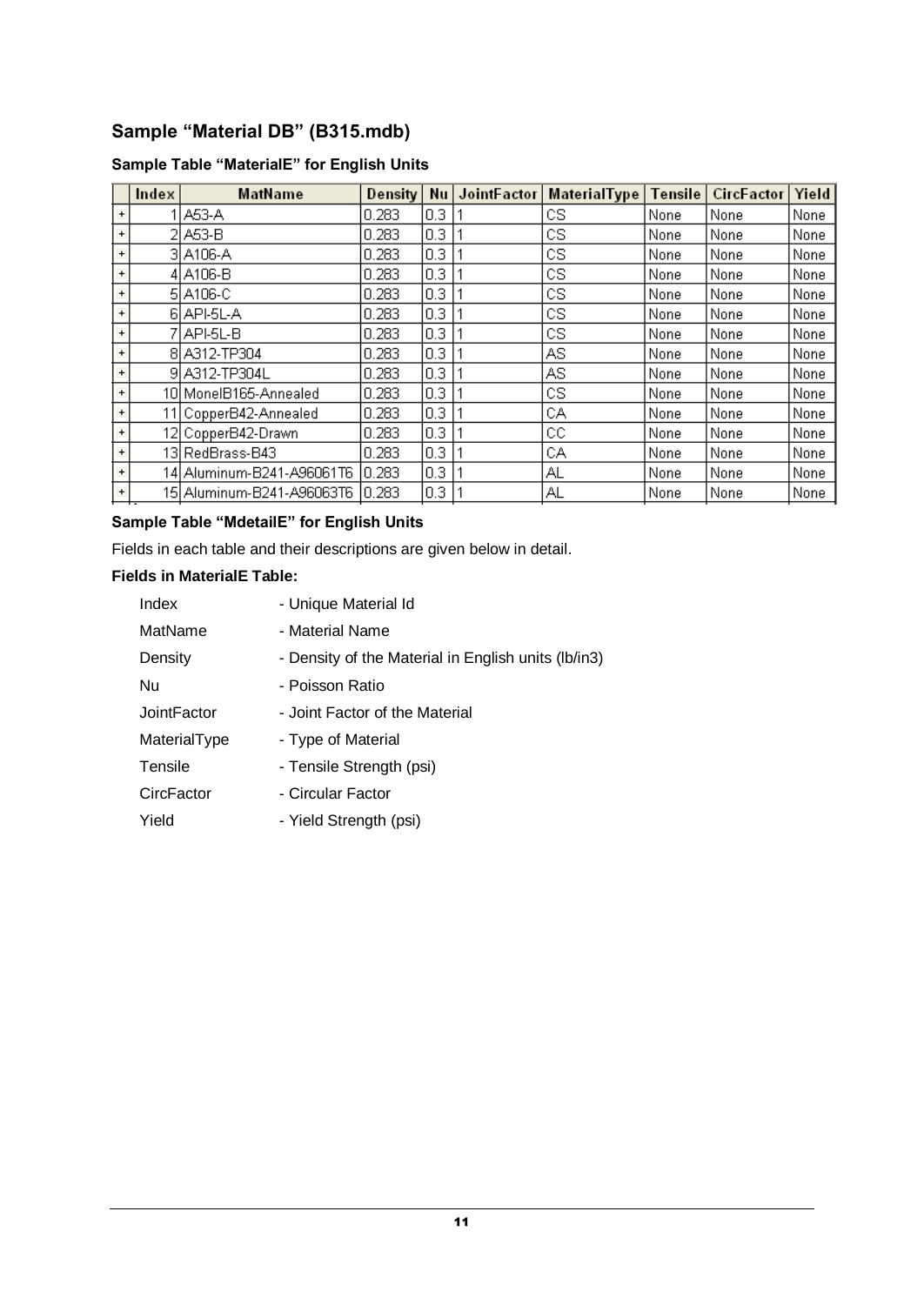| MatName | Temperature | E        | Alpha    | Allowable | Yield | <b>Rupture</b> | Design | Proof | fh   | fCR  |
|---------|-------------|----------|----------|-----------|-------|----------------|--------|-------|------|------|
| A106-A  | -20         | 2.99E+07 | 5.89E-06 | 12000     | None  | None           | None   | None  | None | None |
| A106-A  | 70          | 2.95E+07 | 6.08E-06 | 12000     | None  | None           | None   | None  | None | None |
| A106-A  | 100         | 2.93E+07 | 6.14E-06 | 12000     | None  | None           | None   | None  | None | None |
| A106-A  | 300         | 2.83E+07 | 6.88E-06 | 12000     | None  | None           | None   | None  | None | None |
| A106-A  | 350         | 2.80E+07 | 6.85E-06 | 12000     | None  | None           | None   | None  | None | None |
| A106-A  | 400         | 2.77E+07 | 6.82E-06 | 12000     | None  | None           | None   | None  | None | None |
| A106-A  | 150         | 2.91E+07 | 6.24E-06 | 12000     | None  | None           | None   | None  | None | None |
| A106-A  | 200         | 2.88E+07 | 6.35E-06 | 12000     | None  | None           | None   | None  | None | None |
| A106-A  | 250         | 2.86E+07 | 6.62E-06 | 12000     | None  | None           | None   | None  | None | None |
| A106-B  | 300         | 2.83E+07 | 6.88E-06 | 15000     | None  | None           | None   | None  | None | None |
| A106-B  | 350         | 2.80E+07 | 6.85E-06 | 15000     | None  | None           | None   | None  | None | None |
| A106-B  | 400         | 2.77E+07 | 6.82E-06 | 15000     | None  | None           | None   | None  | None | None |
| A106-B  | -20         | 2.99E+07 | 5.89E-06 | 15000     | None  | None           | None   | None  | None | None |
| A106-B  | 70          | 2.95E+07 | 6.08E-06 | 15000     | None  | None           | None   | None  | None | None |
| A106-B  | 100         | 2.93E+07 | 6.14E-06 | 15000     | None  | None           | None   | None  | None | None |
| A106-B  | 150         | 2.91E+07 | 6.24E-06 | 15000     | None  | None           | None   | None  | None | None |
| A106-B  | 200         | 2.88E+07 | 6.35E-06 | 15000     | None  | None           | None   | None  | None | None |
| A106-B  | 250         | 2.86E+07 | 6.62E-06 | 15000     | None  | None           | None   | None  | None | None |

#### **Sample Table "MaterialE" for English Units**

#### **Fields in MDetailE Table:**

| MatName     | - Material name                                 |
|-------------|-------------------------------------------------|
| Temperature | - Material Temperature (Deg F)                  |
| Е           | - Young's Modulus (psi)                         |
| Alpha       | - Alpha value for material (in/in/F)            |
| Allowable   | - Allowable Loads (psi)                         |
| Yield       | - Yield Strength (psi)                          |
| Rupture     | - Rupture Stress (psi)                          |
| Design      | - Design Factor                                 |
| Proof       | - Proof Stress (psi)                            |
| fh          | - Allowable Stress at Maximum Temperature (psi) |
| <b>fCR</b>  | - Allowable Creep Stress (psi)                  |

Material properties for six piping codes viz B31.1, B31.3, B31.4, B31.5, B31.8 and EN13480 are available in the DB (i.e. B311.mdb and B313.mdb).

#### <span id="page-15-0"></span>**Modification of "Config.ini" File**

Material Mapping DB's and Support Mapping DB's are stored in the Application directory of the Product. The customized Material Mapping DB's and Support Mapping DB's can be shared among the users of the product by copying these files in a shared location and modifying the "config.ini" file to point to the new path.

For clarity, "config.ini" file contains the path of the Material Mapping DB's and Support Mapping DB's. By default, this will point to the application directory. Copying these files to a shared location and modifying the path in the "config.ini" to reflect the new location will help users to share the customized DB's. The content of the file is listed below for reference.

#### [Config]

Product Name=HOTclash Product Type=Server Version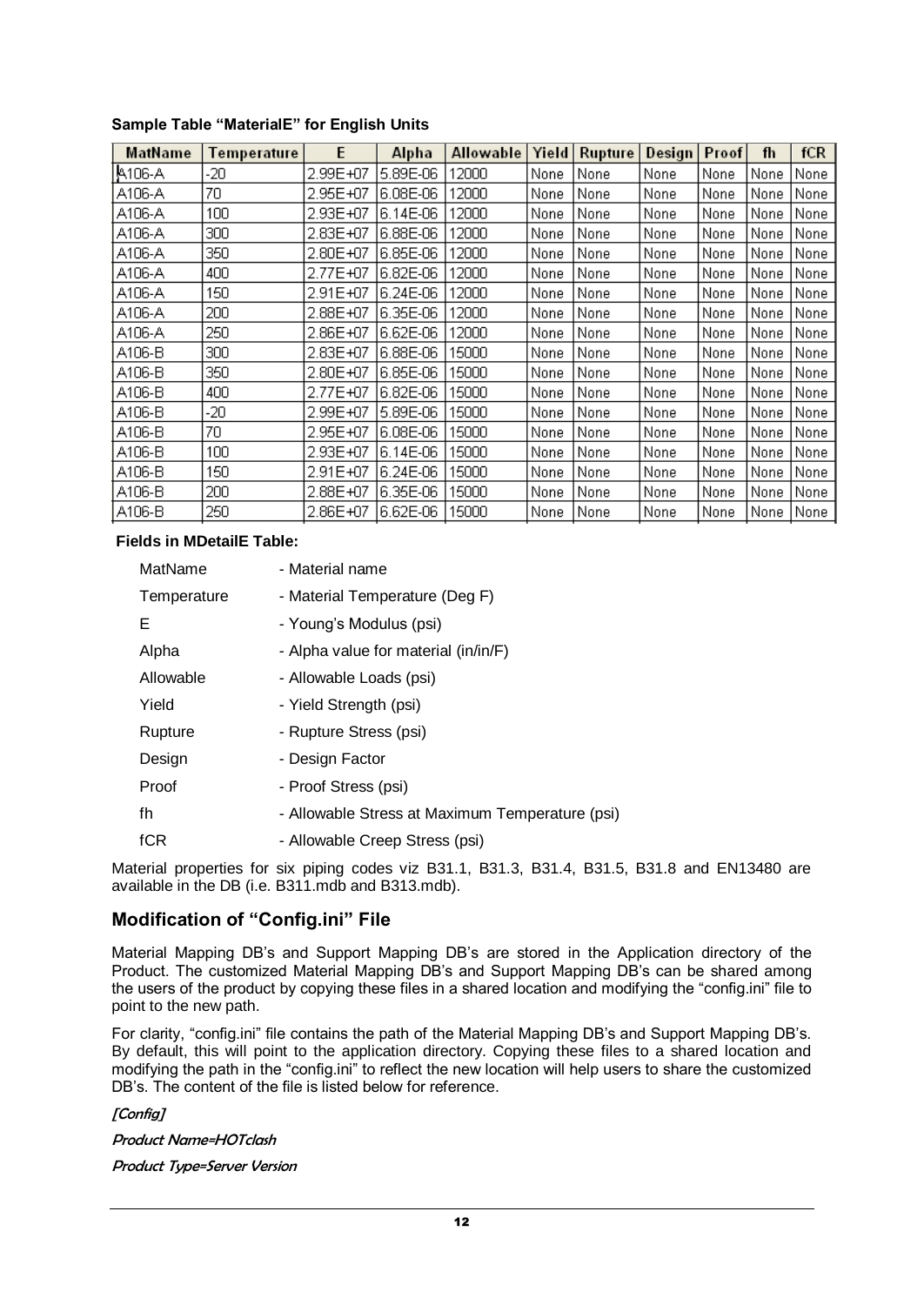Materials DB=

Code DB=

Support\_DB=

leaving the above fields empty will use the default path

Assuming the Material Mapping DB's, Code DB and Support DB are stored in the shared location DBS of machine "InfoP025", modify the Materials\_DB, Code\_DB and Support\_DB as follows.

[Config]

Product Name=HOTclash

Product Type=Server Version

Materials\_DB=\\InfoP025\DBS

Code\_DB=\\InfoP025\DBS

Support\_DB=\\InfoP025\DBS

leaving the above fields empty will use the default path

**Warning: Care should be taken while entering the fields of the CodeDb.mdb and the Material Mapping DB. Wrong entry or leaving the field empty may lead to malfunction of the software.**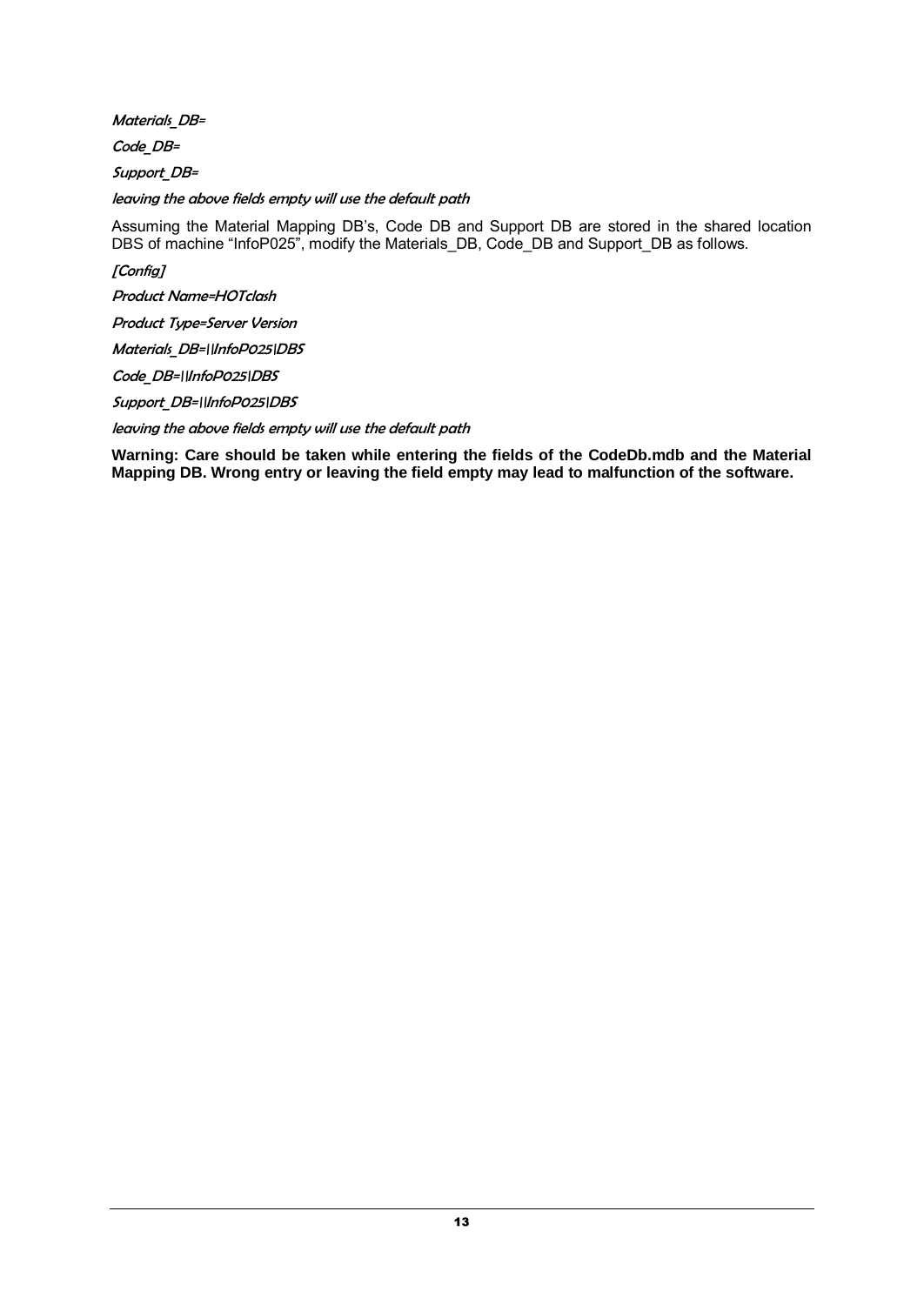## Appendix C

## <span id="page-17-1"></span><span id="page-17-0"></span>**Schedule Table**

The table "code" in Codedb.mdb contains a field named "KpSect" to specify the thickness to be used during run time, if the OD and/or thickness of a component is not available in the 3D Plant Design software.

Program reads the OD and/or thickness from the standard schedule table and uses them in HOTclash if the OD and/or thickness is not available in the 3D Plant Design software for a component. In case the value of the field "KpSect" is not defined or left empty in the table, then by default, the program uses the values of "Standard Schedule (STD) for ANSI".

## <span id="page-17-2"></span>**Schedule Table Creation / Modification**

The procedure for creating the user defined Standard Schedule Table is listed below

- 1. Copy the table "STDsch" and then paste it as new table in the same "Codedb.mdb" by specifying a new name for the table.
- 2. Modify the contents of the table with new values.
- 3. Open the table "Code" and then enter the "KpSect" field with the name of the table created above corresponding to the "PdCode". For e.g. assuming the name of the new Standard Schedule table created as "Sch40" corresponding to "B31.1" PdCode, change the value of field "STDsch" as "Sch40".

| PdCode       | KpCode |      | kpMat   Kpsect |
|--------------|--------|------|----------------|
| I B31.1      | B311   | B311 | ⊺STDsch        |
| salıla Tabla |        |      |                |

#### **Sample Schedule Table**

| NPD E          | NPD M | 0D     | <b>THK</b> |
|----------------|-------|--------|------------|
| 0.125          | 4     | 10.287 | 1.7272     |
| 0.25           | 8     | 13.716 | 2.2352     |
| 0.375          | 10    | 17.145 | 2.3114     |
| 0.5            | 15    | 21,336 | 2.7686     |
| 0.75           | 20    | 26.67  | 2.8702     |
| $\mathbf{1}$   | 25    | 33.401 | 3.3782     |
| 1.25           | 32    | 42.164 | 3.556      |
| 1.5            | 40    | 48.26  | 3.683      |
| $\overline{c}$ | 50    | 60.325 | 3.9116     |

Fields in standard schedule table and their descriptions are given below in detail.

| NPD E | - Nominal Piping Diameter in Inches      |
|-------|------------------------------------------|
| NPD M | - Nominal Piping Diameter in Millimeters |
| OD.   | - Outside Diameter in mm                 |
| THK.  | - Wall thickness in mm                   |

**Warning: Care should be taken while filling the fields of the Schedule DB, as the wrong entry may lead to malfunction of the software.**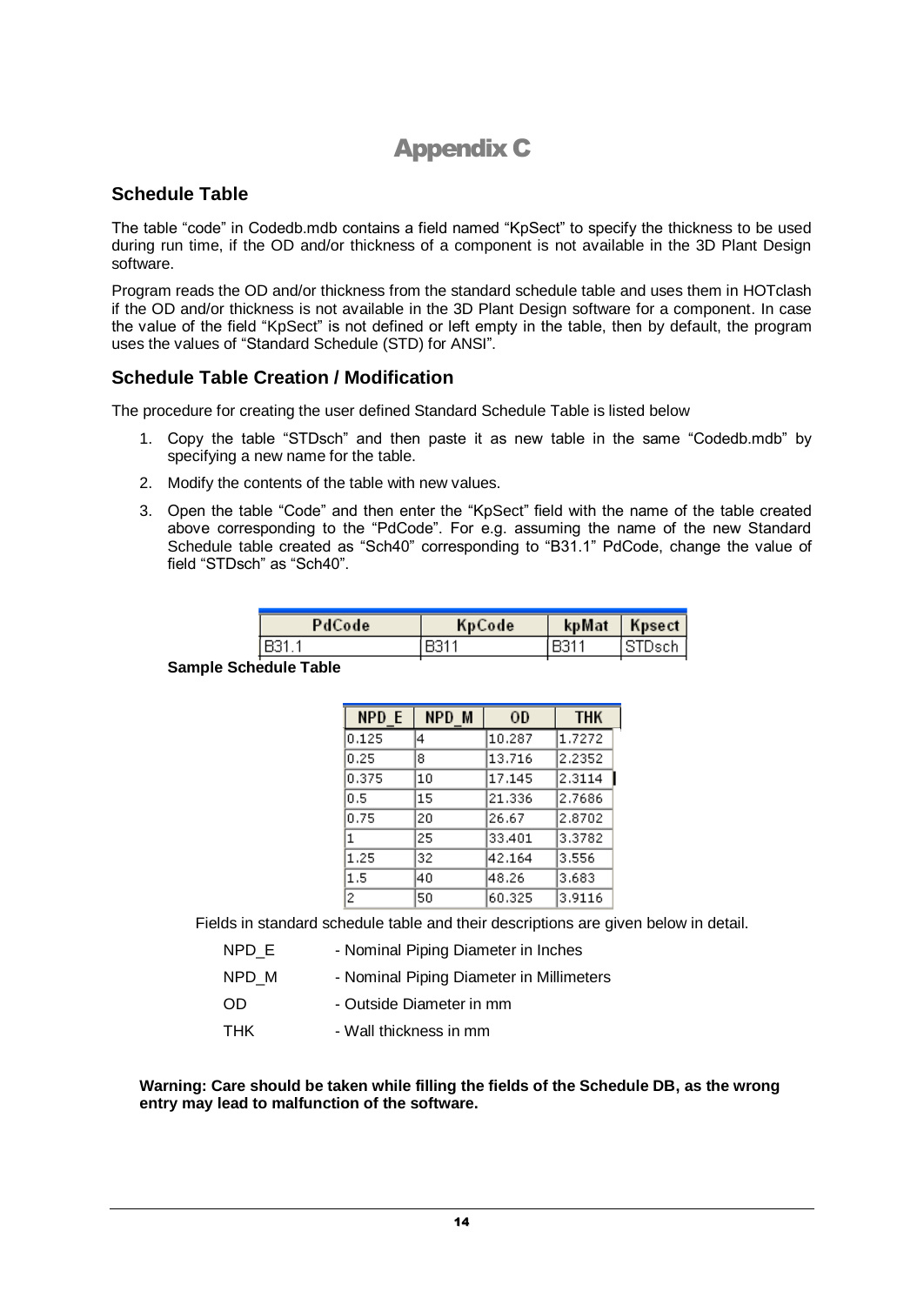## Appendix D

## <span id="page-18-1"></span><span id="page-18-0"></span>**Supports**

Support information (Location and its type) from Plant Design software can be transferred to HOTclash in two ways viz.

- 1. With the use of mapping DB
- 2. Without using Mapping DB

## <span id="page-18-2"></span>**With the use of mapping DB**

The support details (entered via attributes) and its location specified in the Plant Design software are transferred to HOTclash. The values of the attributes filled at support locations shall be in accordance with the values specified in the field #1 of tables "Zvertical" and "Yvertical" of "SupportType.mdb" built into the application. The values from field #1 of table "Zvertical" shall be referred and entered at the support locations (via attributes), if the Global Vertical Axis to be used in the Stress Model is "Z". On the other hand, values from field #1 of table "Yvertical" shall be referred and entered at the support locations (via attributes), if the Global Vertical Axis to be used in the Stress Model is "Y".

Fortunately, the values entered/available in the field #1 of tables "Zvertical" and "Yvertical" are kept identical, because most Plant Design software always consider the vertical direction as Z-axis. On the other hand, pipe stress engineers in different parts of the world use either Z-axis as vertical or Yaxis as Vertical. So, the values entered in the field "KpSupport" are different for "Zvertical" and "Yvertical". Program always uses the value entered in the field "KpSupport" corresponding to the value entered in field "PdSupport", for its stress model file generations.

User can modify the values available in the field "PdSupport" of tables "Zvertical" and "Yvertical" to suit their requirements. It is recommended to keep the values entered in the filed "PDSupport" of tables "Zvertical" and "Yvertical" identical as much as possible. This will help to avoid the user in reentering/changing the values at support locations for different Global Vertical Axis.

In case, the HOTclash support information corresponding to the attribute value entered in the Plant Design is not available/defined in the mapping DB, then the translator skips that support at the location.

## <span id="page-18-3"></span>**Without using Mapping DB**

In smaller organizations, the Plant Design Engineer would be responsible for carrying out the Stress Analysis and hence, he would be familiar with the usage of HOTclash software and the customs followed in generating the Stress Models. He also would be familiar in arriving at the mathematical model equivalent to the geometric model from Plant Design Software. i.e., can define the support conditions (boundary conditions) in HOTclash equivalent to the Physical Support configurations from Plant Design software. In such cases, the Plant Design Engineer can transfer the support details (locations and types) by entering them at the support locations directly and transfer the same to HOTclash without using the mapping DB. Refer the sections listed below for details.

#### **Transfer of Supports**

The support details (entered via attributes) and their locations specified in the Plant Design software are transferred to HOTclash. Refer .hlp file for details on attributes to be filled. The values of the attributes that can be filled at support locations shall be in the format as listed below.

#### **Hangers**

Hangers can be transferred from 3D Plant Design software to HOTclash by specifying the following at support locations.

#### **Syntax**:

Hanger(Type of Hanger:Number of Hangers:Allowable Travel Limit[in or mm]:Load Variation[%]:Short Range)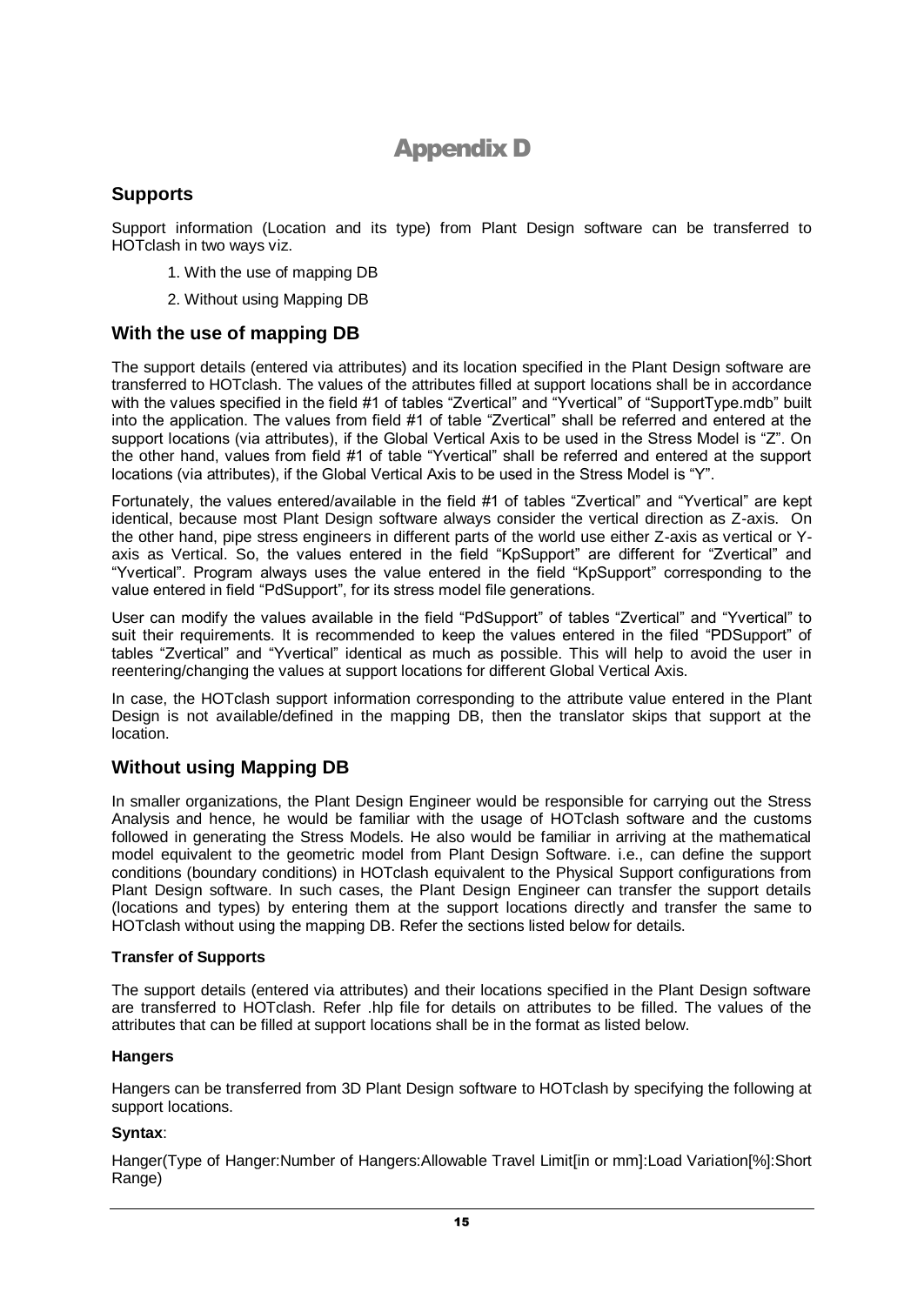### **Example**:

Hanger(Grinell:2: :20:1)

**Note**: Allowable Travel Limit option is not enabled at this time. Please skip that field while entering the values.

#### **Rod Hanger**

Rod Hangers can also be transferred from 3D Plant Design software to HOTclash by specifying the following at support locations.

#### **Syntax**:

Hanger(ROD:Number of Hangers)

#### **Example**:

Hanger(ROD:1)

#### **Constant Support**

Constant Support can be transferred from 3D Plant Design software to HOTclash by specifying the following at support locations.

#### **Syntax**:

Hanger(CONSTSUPPORT:Number of Hangers)

#### **Example**:

Hanger(CONSTSUPPORT:3)

#### **User Hanger**

User specified Hangers could also be transferred from 3D Plant Design software to HOTclash by specifying the following at support locations.

#### **Syntax**:

USERHANGER(Number of Hangers:Spring Rate[ib/in or N/m]:Cold Load:Hot Load)

#### **Example**:

For example one number of user hanger with spring rate of 1E8N/m, and hot load 1000 can be specified as follows,

#### USERHANGER (1:1E8: :1000)

#### **Guide**

Guide Restraint can be transferred from 3D Plant Design software to HOTclash by specifying the following at support locations.

#### **Syntax**:

GUI(Stiffness[ib/in or N/mm]:Gap[in or mm]:Friction Coefficient)

#### **Example**:

Guide with Rigid stiffness, 50mm gap between guide and pipe and 0.3-friction coefficient can be specified as GUI(R:50:0.3)

#### **Skewed Restraints**

Skewed restraint(s) with different directional vectors can be transferred from 3D Plant Design software to HOTclash by specifying vector details with the following at support locations.

#### **Syntax**:

SKEW(VecX:VecY:VecZ:Stiffness[ib/in or N/mm]:Gap[in or mm]:Friction Coefficient: Type)

Type can defined as "R" (Rotational) or "T" (Translational)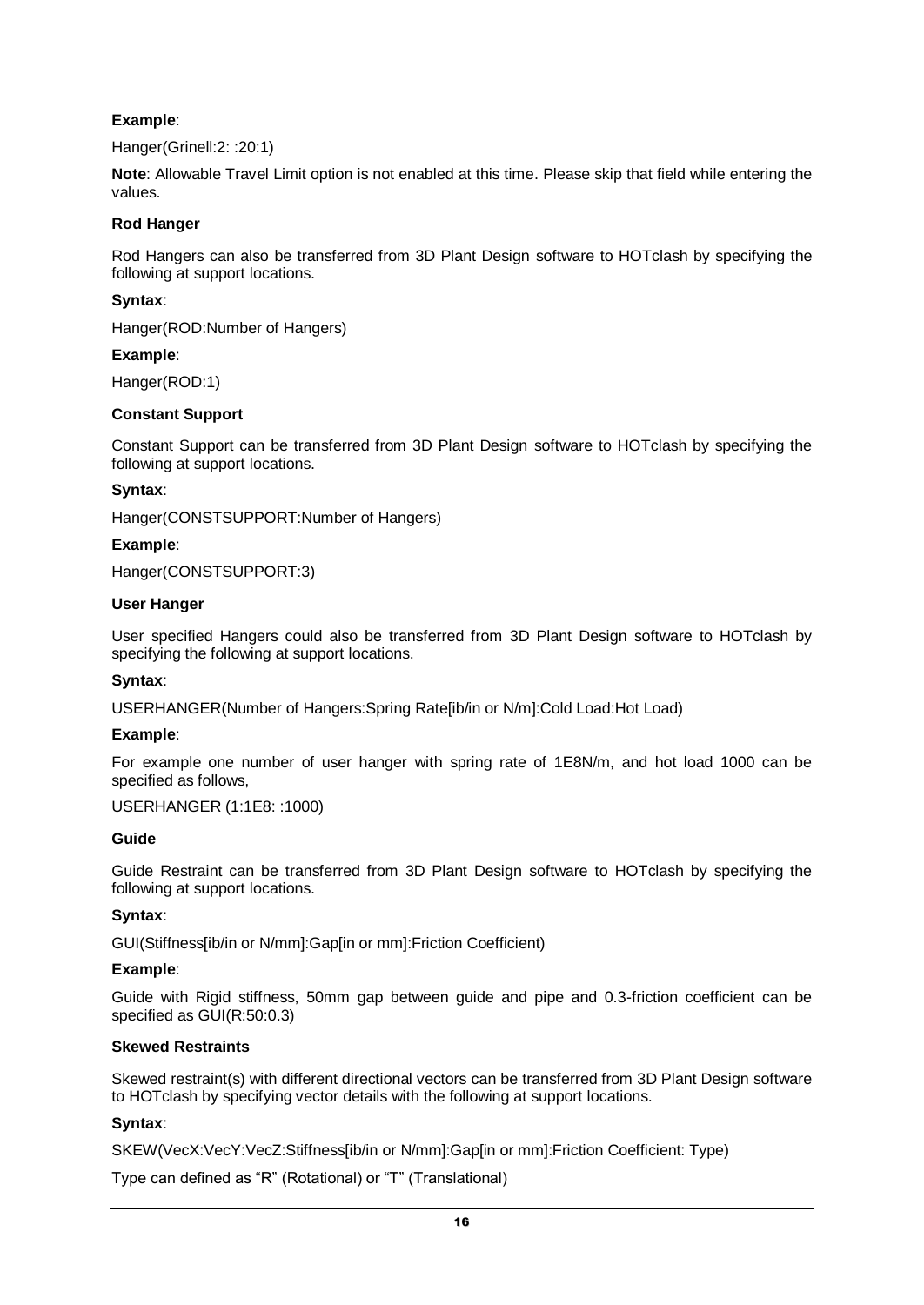#### **Example**:

#### SKEW(0.707:0.707:0.707:1E10: : :R)

**Note:** Gap and Friction Coefficient options are not enabled at this time. Please leave those fields blank while entering the values.

#### **Skewed Restraints in Local Axes**

Skewed restraint(s) in Axial, Shear X and Shear Y can be transferred from 3D Plant Design software to HOTclash by specifying the following at support locations. For definition on Local Coordinates, refer to Section titled "Local Coordinates" in HOTclash Technical Reference Manual.

#### **Syntax**:

SKEWA(Stiffness[ib/in or N/mm]:Gap[in or mm]:Friction Coefficient:Type) – Skewed Restraint in Local Axial direction of element

SKEWY(Stiffness[ib/in or N/mm]:Gap[in or mm]:Friction Coefficient:Type) – Skewed Restraint in Local Shear Y direction of element

SKEWZ(Stiffness[ib/in or N/mm]:Gap[in or mm]:Friction Coefficient:Type) – Skewed Restraint in Local Shear Z direction of element

Type can defined as "R" (Rotational) or "T" (Translational)

#### **Example**:

SKEWA/SKEWY/SKEWZ(1E10::R) or SKEWA(Rigid::R)

#### **Double acting Translational Restraints**

Double acting Translational restraint(s) can be transferred from 3D Plant Design software to HOTclash by specifying the following at support locations.

If Double acting Translational restraint(s) with both Stiffness and Gap are specified at a location, then the program will transfer the same as "Anchor" in that direction with Gap as equal to Anchor Displacement in that direction. Refer examples for details.

If Double acting Translational restraints are specified with Stiffness and without Gap, then the program will transfer the same as "Anchor" in that direction with stiffness value as defined in the attribute.

Lastly, if Double acting Translational restraints are specified without Stiffness and without Gap then the program will transfer the same as Restraint in that direction.

#### **Syntax**:

Translational Restraint Type(Stiffness[ib/in or N/mm]:Gap[in or mm)

#### **Example**:

X(1E6,10) will be Transferred as Anchor with X stiffness as "1E6" and Displacement in X as 10 mm.

X(1E6);Y(1E6) will be transferred as Anchor with X and Y Translational stiffnesses as "1E6".

X;Y will be transferred as Restraint in X and Y (i.e., X and Y Restraints)

#### **Double acting Rotational Restraints**

Double acting Rotational restraint(s) can be transferred from 3D Plant Design software to HOTclash by specifying the following at support locations.

If Double acting Rotational restraint(s) with both Stiffness and Gap specified at a location, then the program will transfer the same as "Anchor" with flexible stiffness in that direction with Gap as equal to Anchor Rotational Displacement in that direction. Refer examples for details.

If Double acting Rotational restraint(s) are specified with Stiffness and without Gap, then the program will transfer the same as "Anchor" with flexible stiffness in that rotational direction.

Lastly, if Double acting rotational restraint(s) are specified without Stiffness and without Gap, then the program will transfer the same as Skewed Restraint with stiffness as "Rigid" in that direction.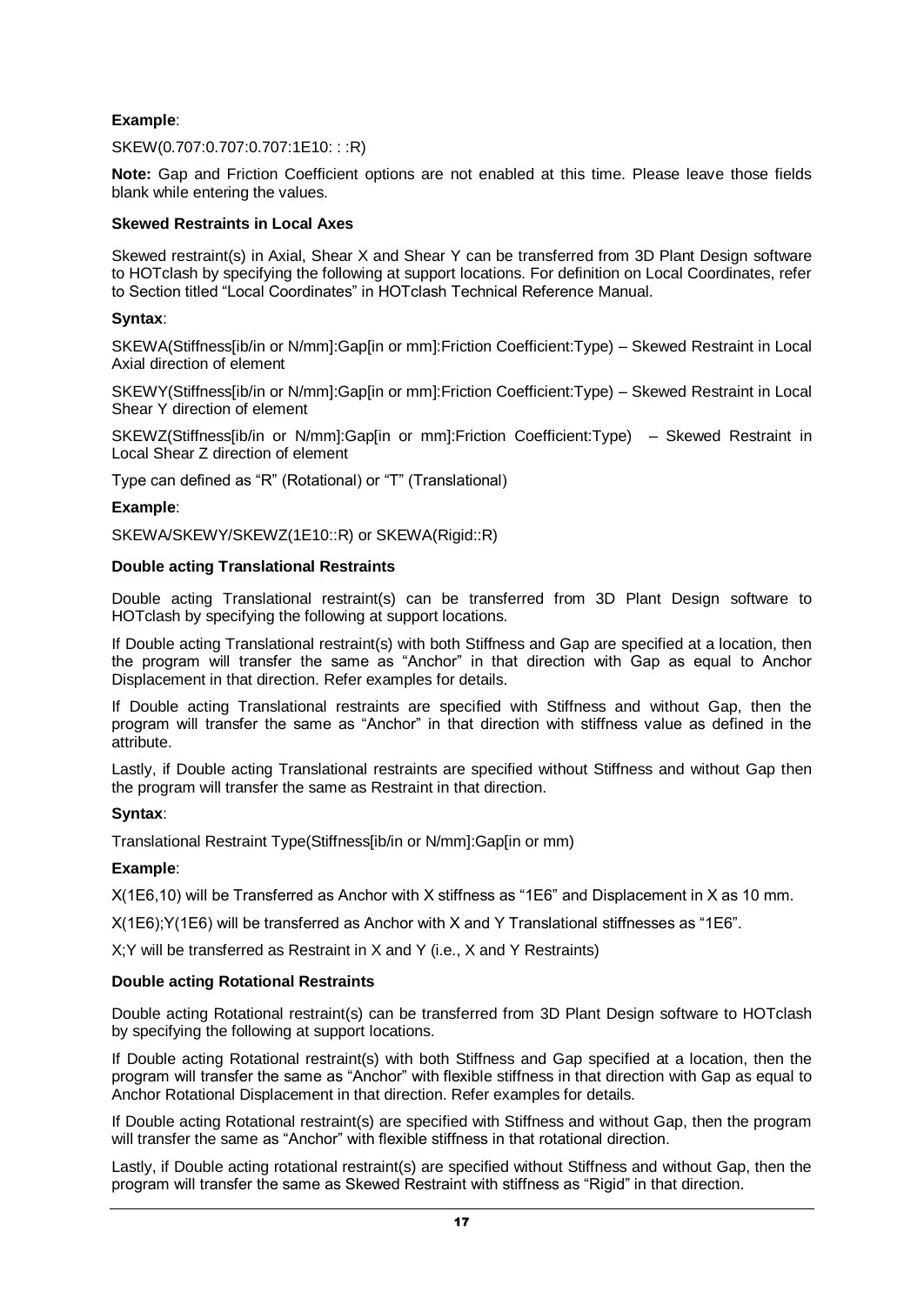## **Syntax**:

Rotational Restraint Type(Stiffness[lb/in or N/mm]: Gap[in or mm])

### **Example**:

RX(1E6,10) will be Transferred as Anchor with RX stiffness as "1E6" and Displacement in XX as 10 mm.

RX(1E6);RY(1E6) will be transferred as two Skewed Rotational Restraints one in X direction and other in Y direction with stiffness as "1E6".

RX;RY will be transferred as Skewed Rotational Restraints with Stiffness as "Rigid" in X and Y (i.e., X and Y Rotational Restraints)

### **Double Acting Limit Stop**

Limit stop can be transferred from 3D Plant Design software to HOTclash by specifying the following at support locations. Directional components are must while specifying limit stop.

### **Syntax**:

LIM(Stiffness[lb/in or N/mm]:Gap[in or mm]:Friction Coefficient:Xcomp:Ycomp:Zcomp)

LIM(Stiffness[lb/in or N/mm]:Lower Gap/Upper Gap[in or mm]:Friction Coefficient:Xcomp:Ycomp:Zcomp)

### **Example**:

- 1. Limit stop in Y direction with Rigid stiffness and equal lower and upper gap of 50 mm (i.e., lower  $\text{limit} = -50 \text{ mm}$  and upper  $\text{limit} = 50 \text{ mm}$ ) with coefficient of friction 0.2 can be transferred by specifying the support attribute as LIM(RIGID:50:0.2:0:1:0).
- 2. Limit stop in Y direction with Rigid stiffness and Lower gap of -50 mm and Upper Gap of 25 mm with coefficient of friction 0.2 can be transferred by specifying the support attribute as LIM(RIGID:- 50/20:0.2:0:1:0).

Please note, Rigid stiffness means 1E+12 lb/in will be assigned internally in HOTclash software.

#### **Single / Double Limit Stop in Local Axes**

Limit stop in Local Axial, Shear Y and Shear Z directions can be transferred from 3D Plant Design software to HOTclash by specifying the following at support locations. For definition on Local Coordinates, refer to Section titled "Local Coordinates" in HOTclash Technical Reference Manual.

#### **Syntax**:

LIMA/LIMY/LIMZ(Stiffness[lb/in or N/mm]:Gap[in or mm]:Friction Coefficient]

LIMA/LIMY/LIMZ(Stiffness[lb/in or N/mm]:Lower Gap/Upper Gap[in or mm]:Friction Coefficient]

LIMA – Limit Stop in local Axial direction of element

LIMY– Limit Stop in local Shear Y direction of element

LIMZ – Limit Stop in local Shear Z direction of element

#### **Example**:

#### **Single Acting Local Limit Stops**

- 1. Single Acting Limit stop in Local Axial direction with Rigid stiffness and gap of 50 mm and coefficient of friction 0.2 can be transferred by specifying the support attribute as LIMA(RIGID:- 50/None:0.2).
- 2. Single Acting Limit stop in Local Axial direction with Rigid stiffness and gap of 0 mm and coefficient of friction 0.2 can be transferred by specifying the support attribute as LIMA(RIGID:0/None:0.2).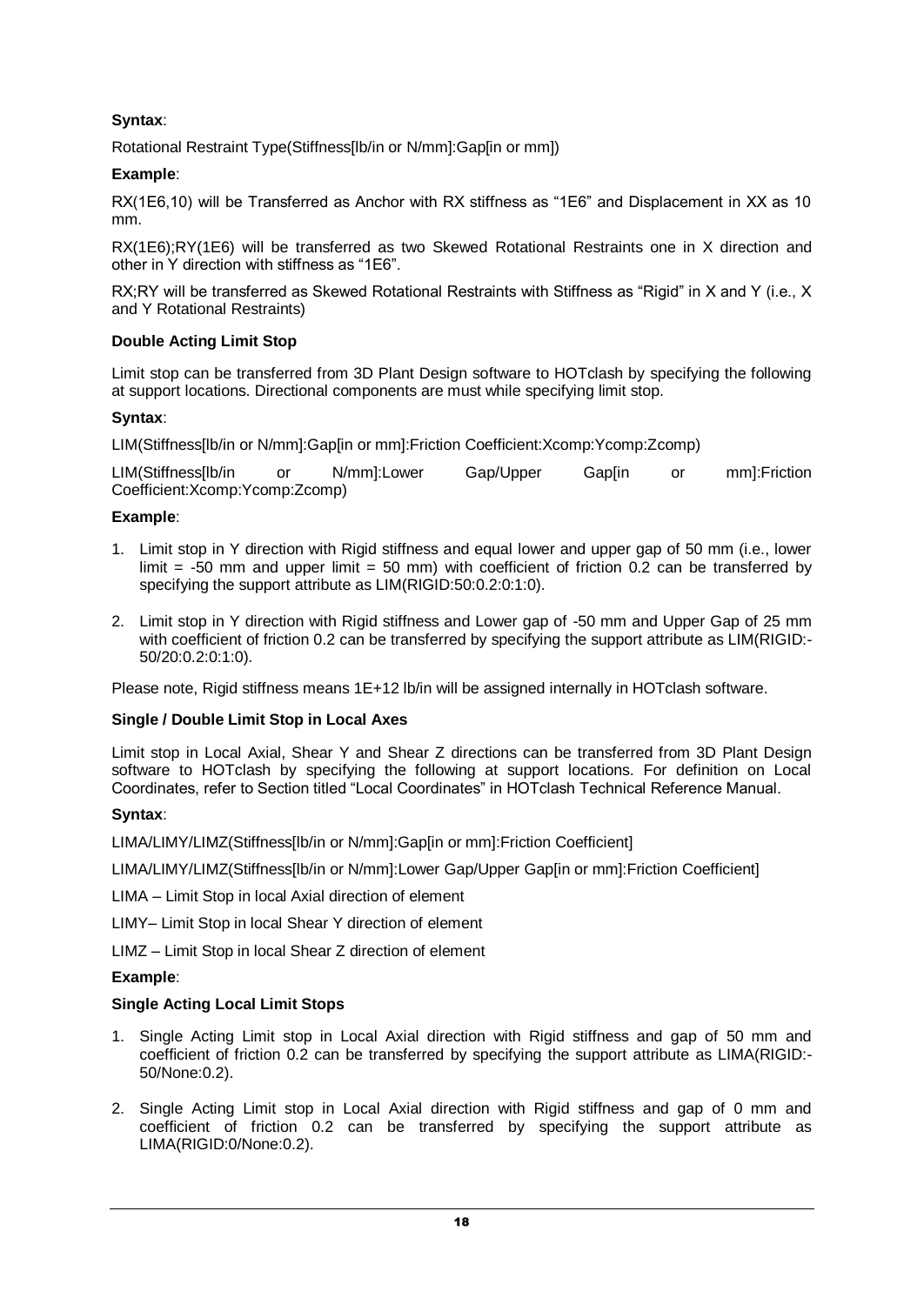#### **Double Acting Local Limit Stops**

- 1. Double Acting Limit stop in Local Shear Y direction with stiffness of 1E+05 N/mm and equal lower and upper gap of 50 mm (lower limit  $= -50$  mm and upper limit  $= 50$  mm) and coefficient of friction 0.2 can be transferred by specifying the support attribute as LIMY(RIGID:50:0.2).
- 2. Double Acting Limit stop in Local Shear Y direction with stiffness of 1E+08 N/mm and lower gap of 0 mm, upper gap of 20 mm and coefficient of friction 0.2 can be transferred by specifying the support attribute as LIMA(RIGID:0/None:0.2).

Please note, Rigid stiffness means 1E+12 lb/in will be assigned in HOTclash.

#### **Single acting Translational Restraints**

Single acting Translational Restraints are transferred as Limit Stop to HOTclash. If the user specifies single acting restraints with "+" and "-" in the same axis (direction), then the program will transfer it as "Limit Stop" with direction of restraint as equal to axis positive direction and Gap specified in positive direction as "Lower Limit" and Gap entered in negative axis direction as "Upper Limit:.

If positive directional restraint is specified with Gap, then the program will transfer the same as Limit Stop with Gap value as "Lower Limit".

Similarly, if negative directional restraint is specified with Gap, then the program will transfer the same as Limit Stop with Gap value as "Upper Limit".

Refer the examples for details.

#### **Syntax**:

Single Acting Restraint Type(Stiffness[lb/in or N/mm]:Gap[in or mm]:Friction Coefficient)

#### **Example**:

+X(1e10:-15:0.25);-X(1e10:10:0.25) will be transferred as "Limit Stop" with Stiffness = 1E10, Lower Limit=- 15 mm, Upper limit=10 mm and Direction = 1,0,0.

+Z(1E10:10) will be transferred as "Limit Stop" with Stiffness=1E10; UpperLimit=None, Lower Limit=10 and Direction=0,0,1.

-Y(1E10:10) will be transferred as "Limit Stop" with stiffness=1E10; UpperLimit=10;Lower Limit=None and Direction=0,-1,0.

#### **Snubber**

Snubbers can be transferred from 3D Plant Design software to HOTclash by specifying the following at support locations.

#### **Syntax**:

Types of Snubber(Stiffness[lb/in or N/mm])

#### **Example**:

YSNB(1E10) or ZSNB(1E6)

#### **Skewed Snubber**

Skewed Snubbers can be transferred from 3D Plant Design software to HOTclash by specifying the following at support locations.

#### **Syntax:**

SNB(VecX:VecY:VecZ:Stiffness[lb/in or N/mm])

#### **Example**:

Skewed Snubber with stiffness 1E+9 can be specified with directional vectors as follows,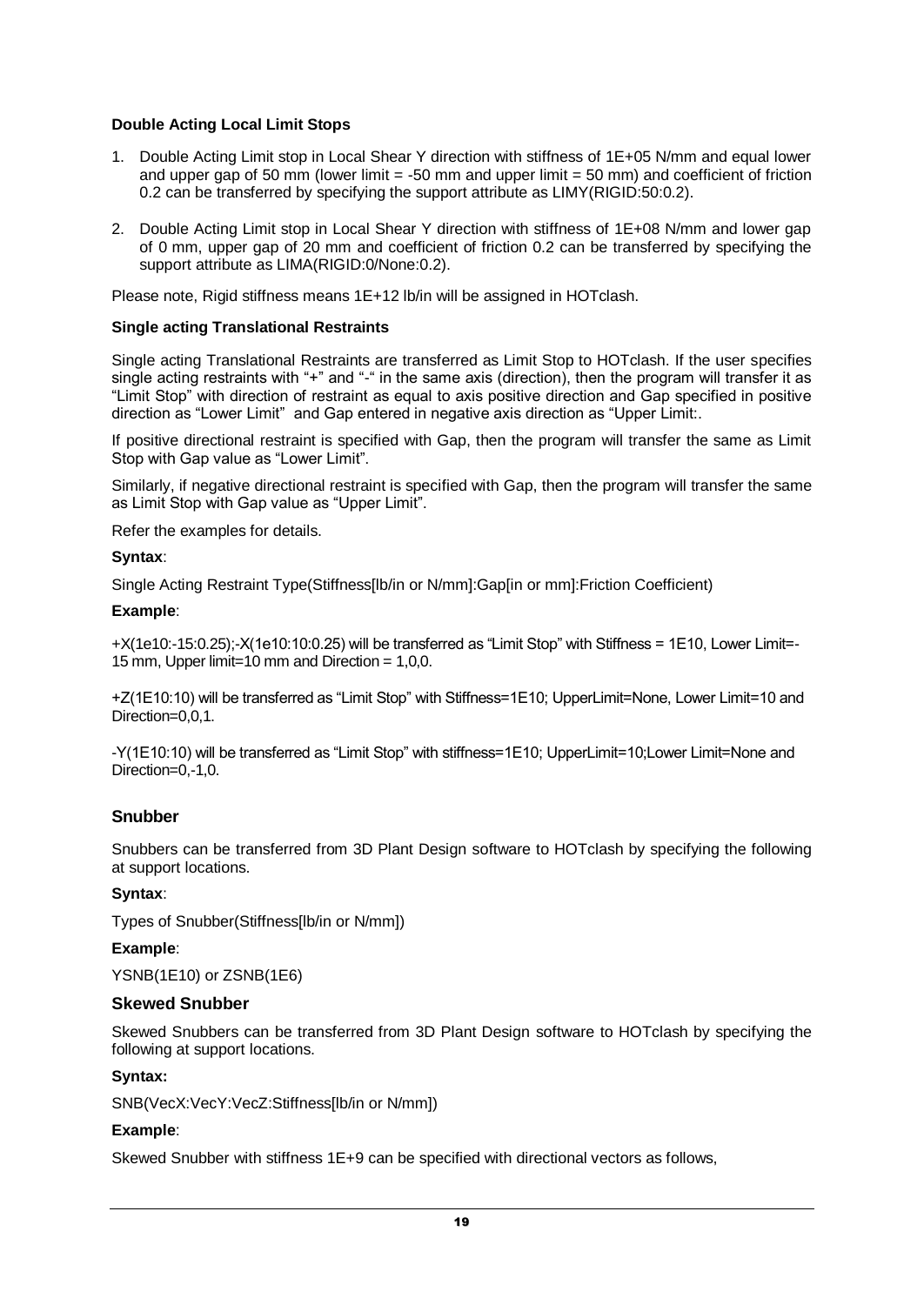SNB(0.707:0:0.707:1E9)

#### **Snubber in Local Axes**

Snubbers in Local Axial, Shear Y and Shear Z directions can be transferred from 3D Plant Design software to HOTclash by specifying the following at support locations. For definition on Local Coordinates, refer to Section titled "Local Coordinates" in HOTclash Technical Reference Manual.

#### **Syntax**:

SNBA(Stiffness[lb/in or N/mm]) – Snubber in Local Axial direction of element

SNBY(Stiffness[lb/in or N/mm]) – Snubber in Shear Y direction of element

SNBZ(Stiffness[lb/in or N/mm]) – Snubber in Shear Z direction of element

#### **Example**:

SNBA(1E10) or SNBY or SNBZ(R)

#### **Force / Moment**

Force and Moments can be transferred from Plant Design to HOTclash by specifying the following at support locations.

#### **Syntax:**

FORCE(Fx:Fy:Fz[lb or N])

MOMENT(Mx:My:Mz[lb-in or Nm])

#### **Example**:

1000N Force acting in Y direction can be specified as follows

FORCE(0:1000:0)

500Nm Moment acting in Z direction can be specified as follows

MOMENT(0:0:500)

#### **Threaded Joint**

Threaded Joint can be assigned to nodes by specifying the following at support locations.

#### **Syntax:**

TJOINT

#### **User SIF**

User SIF can be assigned for a node by specifying the following at support locations in Plant design software.

#### **Syntax:**

UserSIF(Value)

#### **Example:**

UserSIF(100)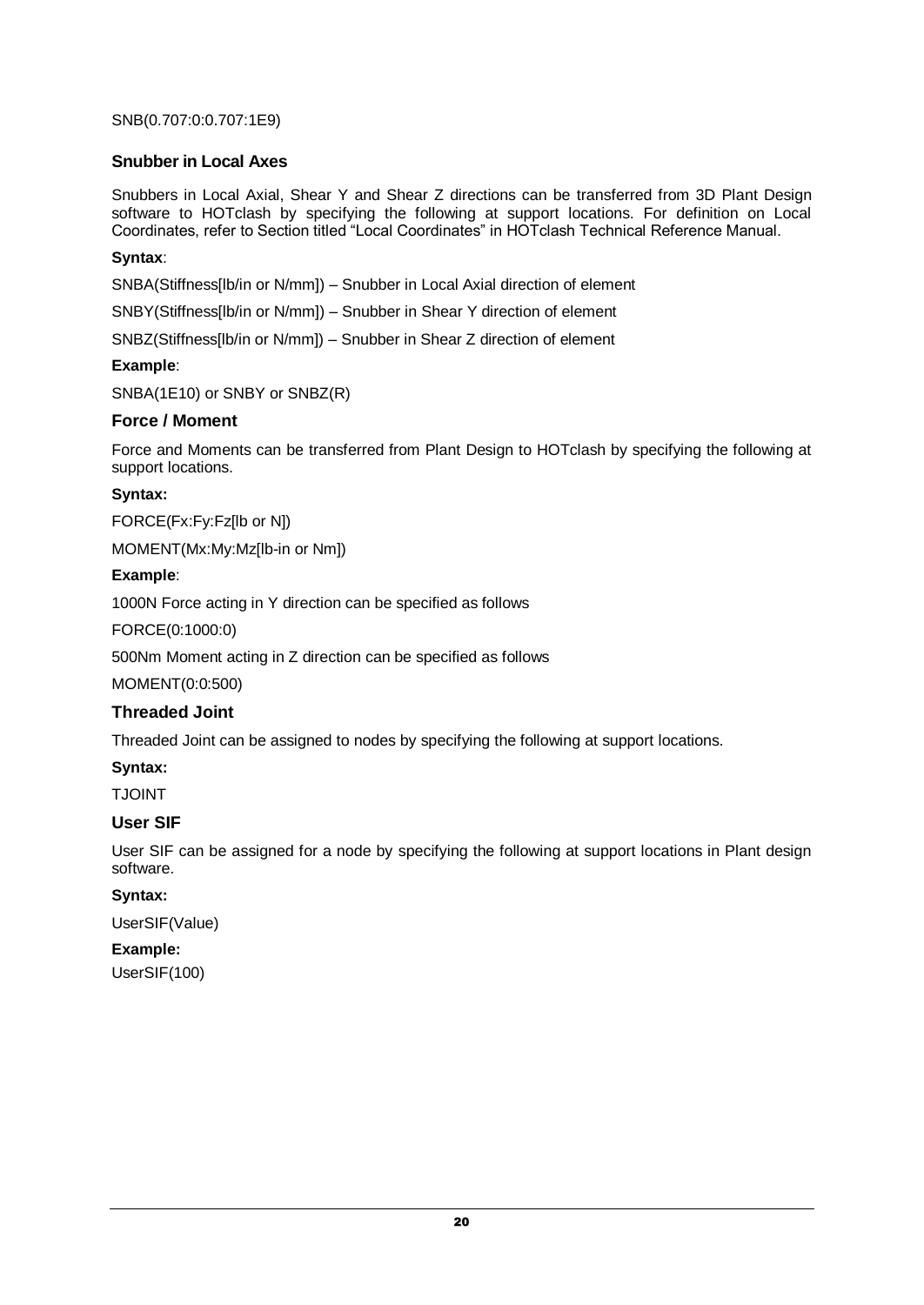## Appendix E

## <span id="page-24-1"></span><span id="page-24-0"></span>**Possible Restraints Types and Hangers**

| <b>Particulars</b>                                      | <b>Syntax</b>                                                 | <b>Example</b>                                       |  |  |
|---------------------------------------------------------|---------------------------------------------------------------|------------------------------------------------------|--|--|
| <b>Anchor</b>                                           |                                                               |                                                      |  |  |
| Anchor                                                  | ANC(Stiffness:Gap)                                            | ANC or ANC(1E12:0.0) or<br><b>ANC(1E12)</b>          |  |  |
| <b>Double Acting</b><br><b>Translational Restraints</b> |                                                               |                                                      |  |  |
| X                                                       | X(Stiffness:Gap)                                              | X or X(1E12) or X(1E12:25)                           |  |  |
| Y                                                       | Y(Stiffness:Gap)                                              | Y or X(1E10) or Y(R:50)                              |  |  |
| Z                                                       | Z(Stiffness:Gap)                                              | Z or Z(RIGID) or X(RIGID:35)                         |  |  |
| <b>Double Acting Rotational</b><br><b>Restraints</b>    |                                                               |                                                      |  |  |
| <b>RX</b>                                               | RX(Stiffness:Gap)                                             | RX or RX(1E12) or RX(1E12:0.0)                       |  |  |
| <b>RY</b>                                               | RY(Stiffness:Gap)                                             | RY or RY(R) or RY(1E12:25)                           |  |  |
| <b>RZ</b>                                               | RZ(Stiffness:Gap)                                             | RZ or RZ(RIGID) or RZ(R:50)                          |  |  |
| <b>Double Acting Snubbers</b>                           |                                                               |                                                      |  |  |
| <b>XSNB</b>                                             | XSNB(Stiffness)                                               | XSNB or XSNB(1E12)                                   |  |  |
| <b>YSNB</b>                                             | <b>YSNB(Stiffness)</b>                                        | YSNB or YSNB(R)                                      |  |  |
| <b>ZSNB</b>                                             | ZSNB(Stiffness)                                               | ZSNB or ZSNB(RIGID)                                  |  |  |
| <b>Skewed Snubbers</b>                                  | SNB(VecX:VecY:VecZ:Stiffness)                                 | SNB(0.707:0.0:0.707:1e12) or<br>SNB(0:0:0.707:RIGID) |  |  |
| <b>Double Acting Snubbers</b><br>in Local Axes*         |                                                               |                                                      |  |  |
| <b>SNBA</b>                                             | SNBA(Stiffness)                                               | SNBA or SNBA (1E12)                                  |  |  |
| <b>SNBY</b>                                             | SNBY(Stiffness)                                               | SNBY or SNBY(R)                                      |  |  |
| <b>SNBZ</b>                                             | SNBZ(Stiffness)                                               | SNBZ or SNBZ(RIGID)                                  |  |  |
| <b>Single Acting</b><br><b>Translational Restraints</b> |                                                               |                                                      |  |  |
| $+X$ and $-X$                                           | <b>Restraint Type(Stiffness:Gap:Friction</b><br>Co-efficient) | $+X(1E10:35:0.35)$ or<br>$-X(RIGID:25)$              |  |  |
| +Y and -Y                                               | <b>Restraint Type(Stiffness:Gap:Friction</b><br>Co-efficient) | + $Y(R:50:0.2)$ or<br>$-Y(.15:0.28)$                 |  |  |
| $+Z$ and $Z$                                            | Restraint Type(Stiffness:Gap:Friction<br>Co-efficient)        | +Z(:45) or -Z(RIGID::0.26) or<br>$+Z(.25)$           |  |  |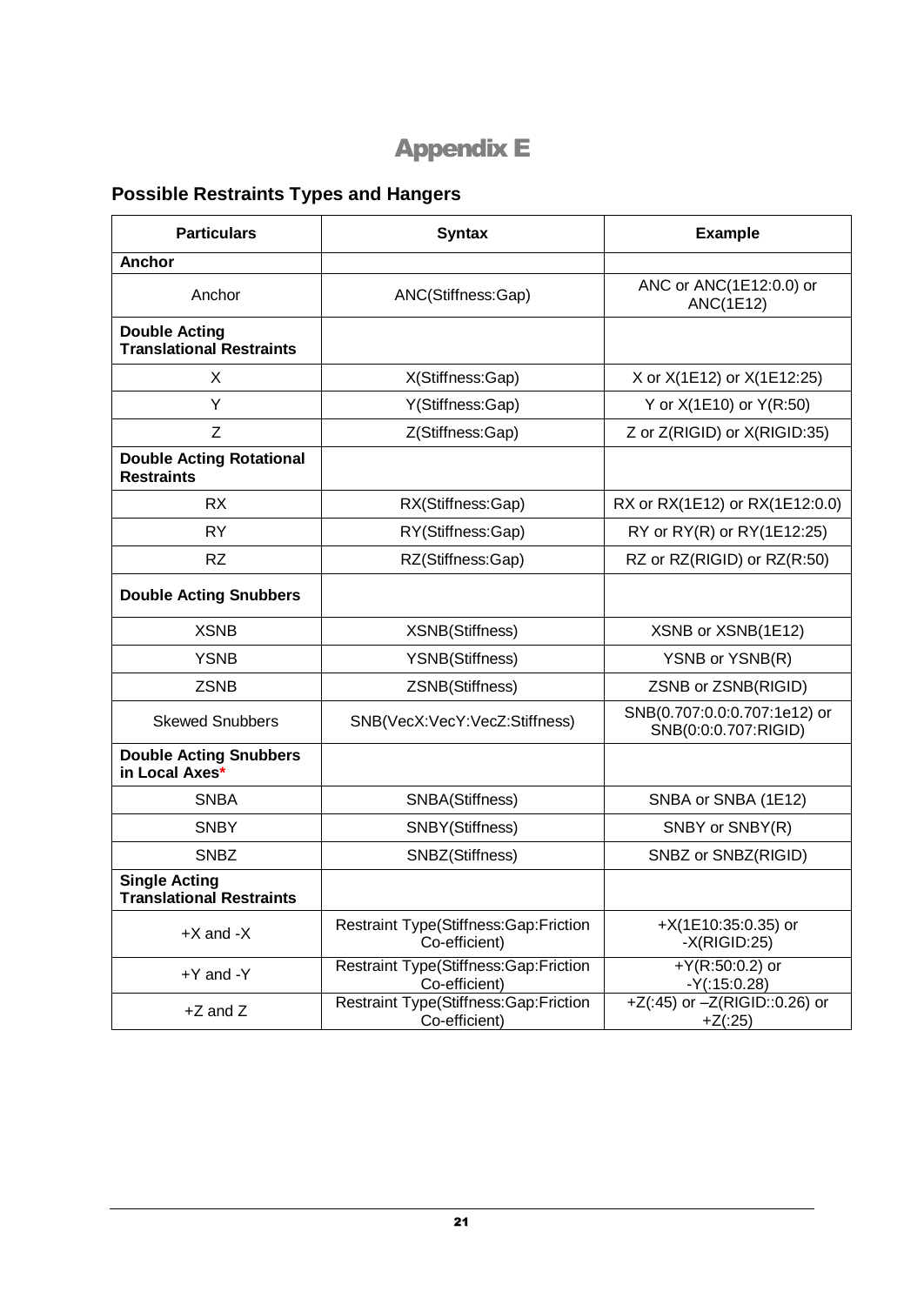| <b>Double Acting Limit</b><br><b>Stops</b>                      |                                                                                                               |                                                                                                                                                                     |
|-----------------------------------------------------------------|---------------------------------------------------------------------------------------------------------------|---------------------------------------------------------------------------------------------------------------------------------------------------------------------|
| LIM                                                             | LIM(Stiffness:Gap:Friction Co-<br>efficient: Xcomp: Ycomp: Zcomp)                                             | LIM(1E12:30::0:1:0) or<br>LIM(RIGID:50:0.4:0.707:0.707:0)                                                                                                           |
| <b>Single Acting Limit Stops</b><br>in Local Axes*              |                                                                                                               |                                                                                                                                                                     |
| Axial                                                           | LIMA(Stiffness:Lower Gap/Upper<br>Gap:Friction Co-efficient)                                                  | LIMA(1E12:30:0/NONE) or<br>LIMA(RIGID:-50/NONE:0.3)                                                                                                                 |
| Shear Y                                                         | LIMY(Stiffness:Lower Gap/Upper<br>Gap:Friction Co-efficient)                                                  | LIMY(1E12:30:0/NONE) or<br>LIMY(RIGID:-50/NONE:0.3)                                                                                                                 |
| Shear Z                                                         | LIMZ(Stiffness:Lower Gap/Upper<br>Gap:Friction Co-efficient)                                                  | LIMZ(1E12:30:0/NONE) or<br>LIMZ(RIGID:-50/NONE:0.3)                                                                                                                 |
| <b>Double Acting Limit</b><br>Stops in Local Axes*              |                                                                                                               |                                                                                                                                                                     |
| Axial                                                           | LIMA(Stiffness:Gap:Friction Co-<br>efficient) or LIMA(Stiffness:Lower<br>Gap/Upper Gap:Friction Co-efficient) | LIMA(1E12:-30/50) or<br>LIMA(RIGID:-50/20:0.3) or<br>$LIMA(R::0.2)$ [Lower Limit =<br>Upper Limit $= 0.0$ ]                                                         |
| Shear Y                                                         | LIMY(Stiffness:Gap:Friction Co-<br>efficient) or LIMY(Stiffness:Lower<br>Gap/Upper Gap:Friction Co-efficient) | LIMY(1E12:-20/30) or<br>LIMY(RIGID:20:0.3) [Lower Limit<br>$= -20$ and Upper Limit $= 20$ ] or<br>$LIMY(R::0.2)$ [Upper Limit =<br>Upper Limit $= 0.0$ ]            |
| Shear Z                                                         | LIMZ(Stiffness:Gap:Friction Co-<br>efficient) or LIMZ(Stiffness:Lower<br>Gap/Upper Gap:Friction Co-efficient) | LIMZ(1E12:-20/30) or<br>LIMZ(RIGID:20:0.3) [Lower Limit<br>$= -20$ and Upper Limit $= 20$ ] or<br>$LIMZ(R:0/20:0.2)$ [Lower Limit =<br>0.0 and Upper Limit $= 20$ ] |
| <b>Double Acting Skewed</b><br><b>Restraints</b>                |                                                                                                               |                                                                                                                                                                     |
| <b>Skewed Restraints</b>                                        | Skew(VecX:VecY:VecZ:Stiffness:Gap:<br>Friction coefficient: Type of Restraint)                                | Skew(0.707:0.707:0.0:1E12:::R)                                                                                                                                      |
| <b>Double Acting Skewed</b><br><b>Restraints in Local Axes*</b> |                                                                                                               |                                                                                                                                                                     |
| Axial                                                           | SKEWA(Stiffness:Gap:Friction Co-<br>efficient:Type)                                                           | SKEWA (1E12:::R) or SKEWA<br>(1E12::T)<br>$R = Rotational Restraint$<br>T = Translational Restraint                                                                 |
| Shear Y                                                         | SKEWY(Stiffness:Gap:Friction Co-<br>efficient:Type)                                                           | SKEWY (1E12:::R) or SKEWY<br>(1E12::T)<br>$R = Rotational Restraint$<br>T = Translational Restraint                                                                 |
| Shear Z                                                         | SKEWZ(Stiffness:Gap:Friction Co-<br>efficient:Type)                                                           | SKEWZ (1E12:::R) or SKEWZ<br>(RIGID::T)<br>$R = Rotational Restraint$<br>$T =$ Translational Restraint                                                              |
| Guide                                                           |                                                                                                               |                                                                                                                                                                     |
| <b>GUI</b>                                                      | GUI(Stiffness:Gap:Friction Co-<br>efficient)                                                                  | GUI or GUI(1E12) or GUI(R:50)<br>or GUI(RIGID:25:0.25)                                                                                                              |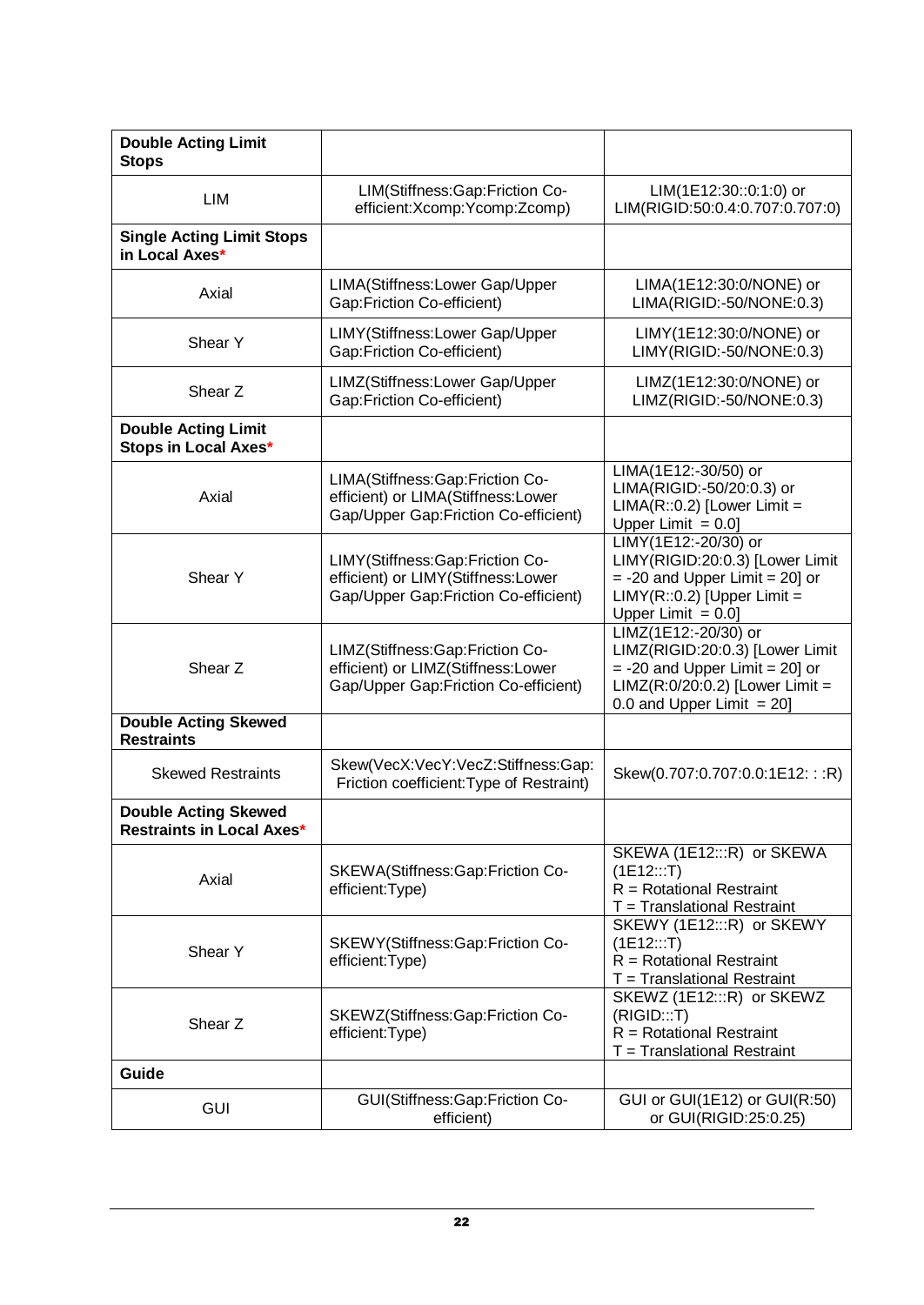| <b>Spring Hangers</b>          |                                                                             |                                                                                                |
|--------------------------------|-----------------------------------------------------------------------------|------------------------------------------------------------------------------------------------|
| Hanger                         | Hanger(Type:No.of Hangers:All.Travel<br>Limit: Load Variation: Short Range) | Hanger or Hanger (Grinnell: 1) or<br>Hanger(Grinnell: 1: :25) or<br>Hanger(Grinnell: 1: :25:1) |
| <b>Constant Support Hanger</b> | Hanger(CONSTSUPPORT:No.of<br>Hangers)                                       | Hanger(CONSTSUPPORT) or<br>Hanger(CONSTSUPPORT:2)                                              |
| Rod Hanger                     | Hanger(ROD:No. of Hangers)                                                  | Hanger(ROD) or<br>Hanger(ROD:1)                                                                |
| <b>User Hangers</b>            |                                                                             |                                                                                                |
| User Hangers                   | UserHanger(Spring Rate:No.of<br>Hangers: Cold Load: Hot Load)               | UserHanger(200:1:1131) or<br>UserHanger(200:1:0.0:1088)                                        |
| <b>Force / Moment</b>          |                                                                             |                                                                                                |
| Force                          | Force(Fx:Fy:Fz)                                                             | Force(1200:800:0.0)                                                                            |
| Moment                         | Moment(Mx:My:Mz)                                                            | Moment(0:500:250)                                                                              |
| <b>Threaded Joint</b>          |                                                                             |                                                                                                |
| Threaded Joint                 | <b>TJOINT</b>                                                               | <b>TJOINT</b>                                                                                  |
| <b>User SIF</b>                |                                                                             |                                                                                                |
| User SIF                       | UserSIF(Value)                                                              | UserSIF(100)                                                                                   |

\* Valid and available for HOTclash 9.40 or later, checkSTRESS, checkSTRESS II & checkSTRESS Nuke Version 9.40 or later, CAEPIPE & CAEPIPE 3D+ Version 10.50 or later, Plant Design to CAEPIPE version 9.30 or later.

#### **Note:**

- 1. Stiffness, Gap and Friction Coefficient are optional values. If not defined, then it will be transferred as 1E12 lb/in i.e. RIGID, 0.0 in, and 0.0 respectively to HOTclash.
- 2. For SI units, the Stiffness and Gap should be specified in N/mm and mm respectively.
- 3. The Hanger Type, Number of hanger, Allowable Travel Limit (not applicable at this time), Load variation and Short range are optional value. If the above information are not defined, then the program will assume the following
	- a. Hanger Type = Hanger Type is selected/Specified in the HOTclash dialog box during transfer.
	- b. Number of Hanger  $= 1$
	- c. Allowable Travel Limit =  $0.00$  (not applicable at this time)
	- d. Load Variation =  $25\%$
	- e. Short range = 1 (Use short range)
- 4. For SI units, the Spring Rate, Cold Load and Hot Load should be specified in N/mm, Kg and Kg respectively.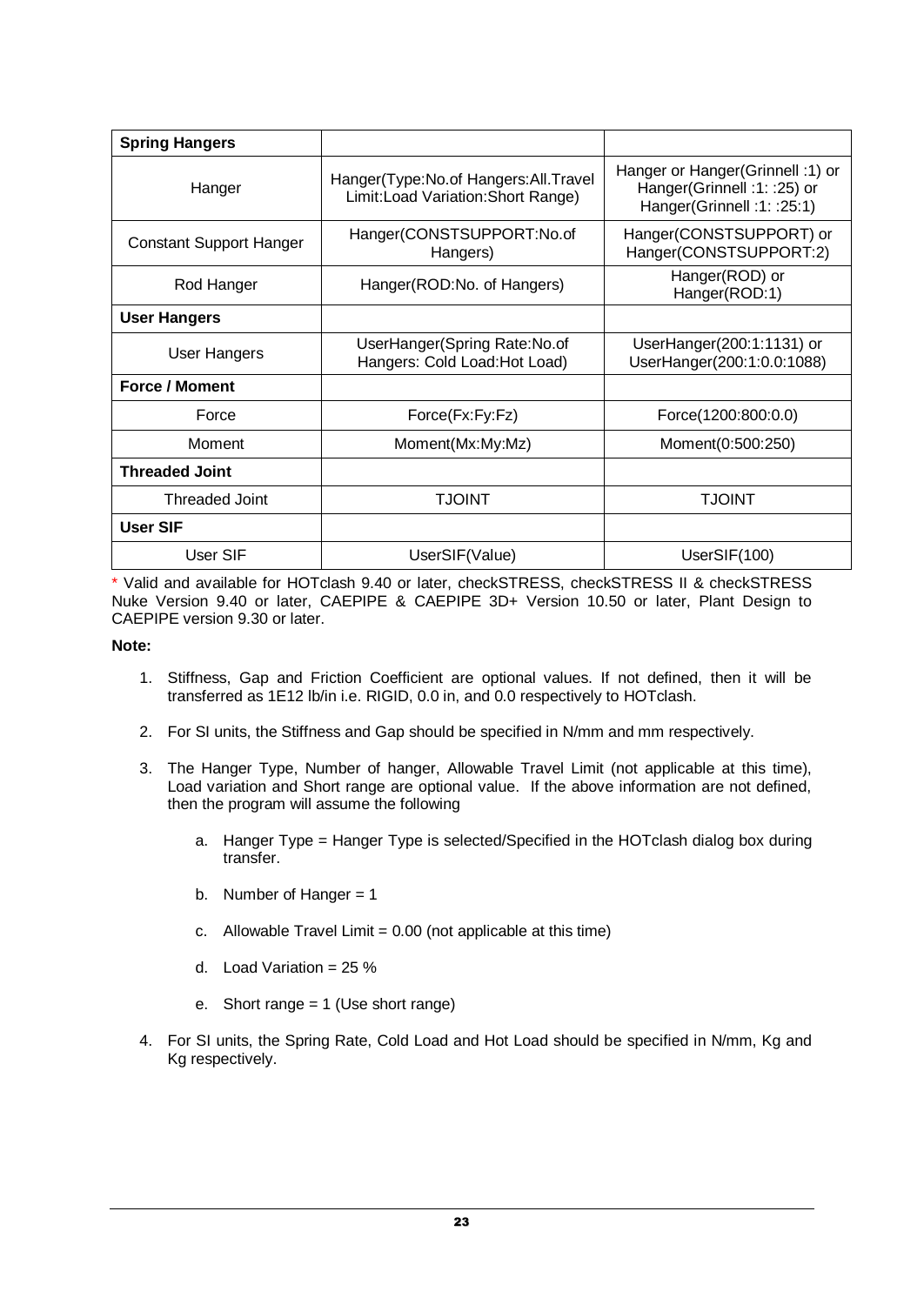| <b>Hanger Types</b>    |                        |                            |  |
|------------------------|------------------------|----------------------------|--|
| ABB-PBS                | Fee & Mason            | Nordon                     |  |
| <b>Basic Engineers</b> | Flexider (30-60-120)   | <b>NPS Industries</b>      |  |
| Berger-Paterson        | Flexider (50-100-200)  | <b>Piping Services</b>     |  |
| Bergen-Paterson (L)    | Fronek                 | Piping Tech & Products     |  |
| <b>BHEL Hyderabad</b>  | Grinell                | Power Piping               |  |
| <b>BHEL Trichy</b>     | Hydra                  | Sanwa Tekki(30-60-<br>120) |  |
| <b>Borrello</b>        | Lisega                 | Sanwa Tekki(85-170)        |  |
| Carpenter & Paterson   | Mitsubishi (30-60-120) | Sarathi                    |  |
| Comet                  | Mitsubishi (80-160)    | <b>Spring Supports</b>     |  |
| Corner & Lada          | <b>Myricks</b>         | <b>SSG</b>                 |  |
| Dynax                  | NHK (30-60-120)        |                            |  |
| Elcen                  | NHK (80-160)           |                            |  |

5. For defining more than one support at each support location use ";" in between support definitions. Example, +X(1e12:0.25);-X(1e12:0.25).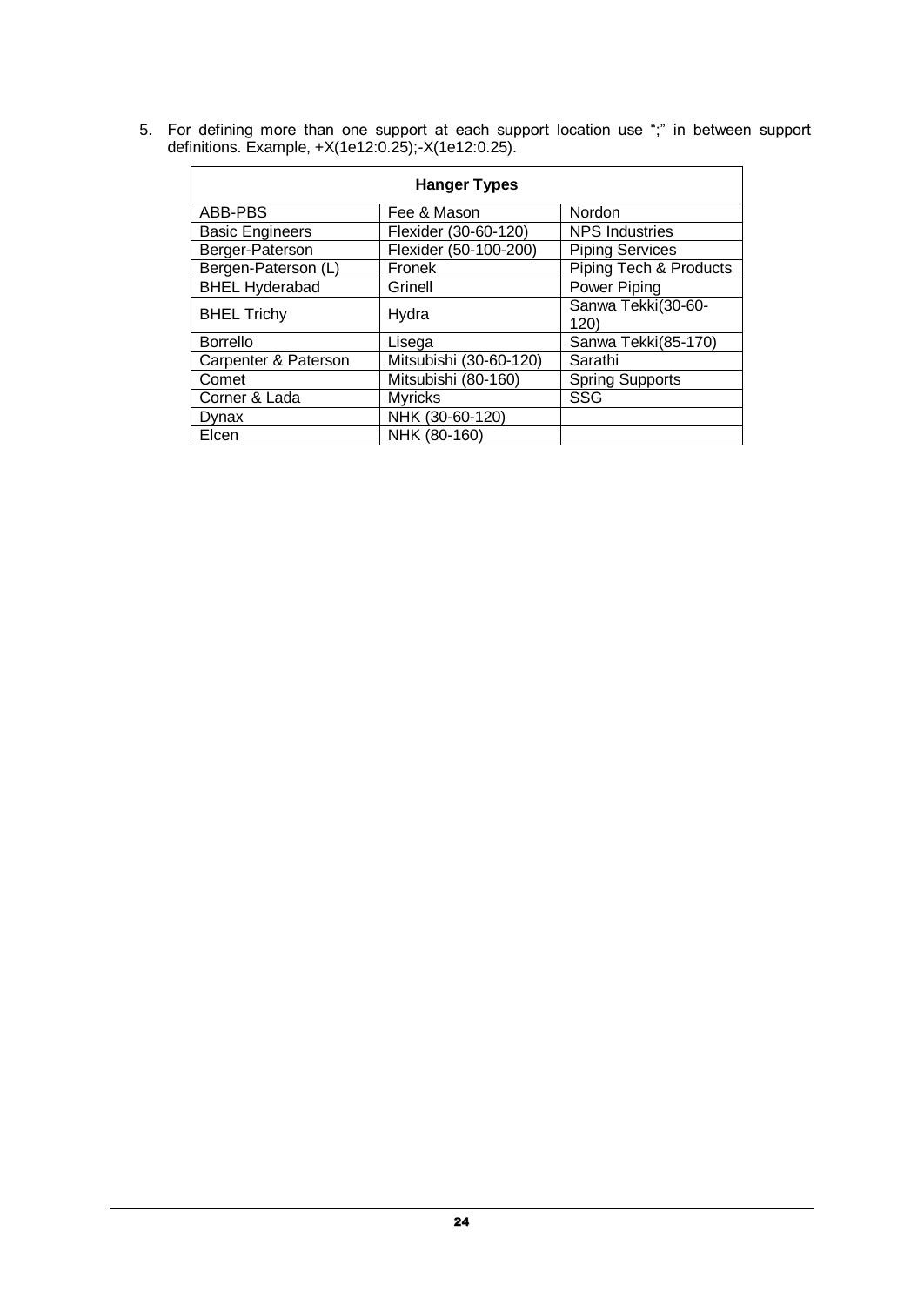## Appendix F

## <span id="page-28-1"></span><span id="page-28-0"></span>**Errors and Descriptions**

This Appendix presents the list of errors, their descriptions and the necessary actions to be taken.

**1. "Invalid Entry. Starting Node number should be a Numeric value."**

Starting Node number specified is not a numeric value. Please enter only numeric value.

**2. "Invalid Entry. Node Increment should be a Numeric value."**

Node Increment specified is not a numeric value. Please enter only numeric value.

**3. "Invalid Entry. Staring Node number should be < 10000."**

Node number cannot be more than or equal to 10000. Please reenter the starting Number below 10000.

#### **4. "Invalid Entry. Node Increment should be < 10000."**

Node Increment value is too high. Node number cannot be more than or equal to 10000. Please reduce the Node Increment value.

#### **5. "Cannot determine product. Contact Program vendor for details"**

Some of the files required for the translator either moved or deleted. Please reinstall the product or contact program vendor for details.

#### **6. "Cannot initialize application. Contact Program vendor for details."**

Contact program vendor immediately.

#### **7. "Invalid Data Type. Expected = 'Real' Available = 'String'"**

- a. When reading the Plant Design neutral file, one of the field values in a line is expected to be Real number format. But the field is filled with string format. Translator unable to read that field, so it will show an error message with a line number and Entire line Data and the above message. User needs to check that particular field and modify to Real number format and need to transfer the file.
- b. For example, Outer Diameter of a pipe is expected in Real Number format like "4", But in neutral file it may be like "4inch". In this case translator will give the above error message. User needs to remove "inch" from that field and save that neutral file then need to transfer.

#### **8. "Improper Bore or Weight Units. Check the Neutral File."**

Bore and Weight units entered in neutral file are invalid. Translator will expect Bore Unit as either "IN" or "MM" and Weight unit as either "KG" or "LB". If any value other than the above is specified, the translator will show error message containing the line number, Entire line and the above message. User needs to check unit used then needs to transfer.

#### **9. "Wrong Neutral File. No Piping Elements available to Read..."**

Translator expects at least any one piping component present in the Neutral file. If not, it will show the above error message. User needs to check the Plant Design Neutral file.

#### **10. "Number of Fields available in the above Line < The Required Fields."**

Translator expects some of the fields in a line from the Plant Design Neutral file. If not available, it will show the above said message with Line number and that particular line. User needs to check and correct that line and then need to transfer or contact program vendor for more details.

#### **11. "Error in Mapping Data Base. Check the Data Bases."**

Improper changes were mode to the Mapping Database. Check the entries made carefully.